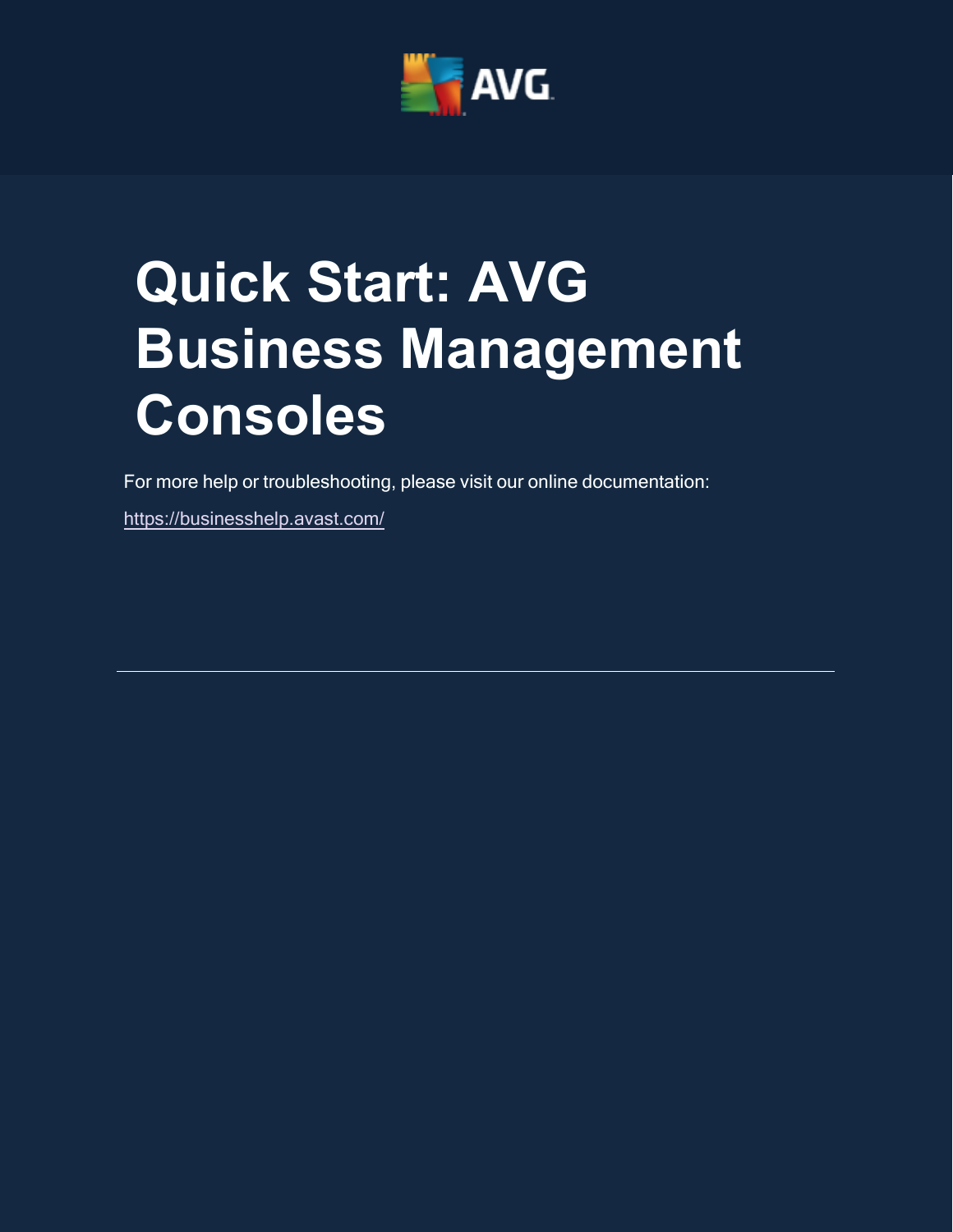# <span id="page-1-0"></span>Table of Contents

| Quick Start: AVG Business Management Consoles Manuscritt Manuscritt 1                                               |                |
|---------------------------------------------------------------------------------------------------------------------|----------------|
|                                                                                                                     |                |
| Introduction to the AVG Business Management Consoles <b>Manual Accept 19</b> 5                                      |                |
|                                                                                                                     |                |
| Setting Up the Management Console <b>Management Console Management</b> Consumer Management Console <b>6</b>         |                |
|                                                                                                                     |                |
|                                                                                                                     |                |
|                                                                                                                     |                |
|                                                                                                                     |                |
|                                                                                                                     |                |
| Preparing your devices for Patch Management [111] [11] Preparing your devices for Patch Management [11] Management  | $\overline{7}$ |
|                                                                                                                     | 8              |
|                                                                                                                     |                |
|                                                                                                                     |                |
|                                                                                                                     |                |
|                                                                                                                     |                |
| Setting Up the Console <b>Console Access 20</b> 10                                                                  |                |
|                                                                                                                     |                |
|                                                                                                                     |                |
|                                                                                                                     |                |
| Activating Additional Licenses <b>Manual Activation and Activating Additional Licenses</b> Manual Activation and 11 |                |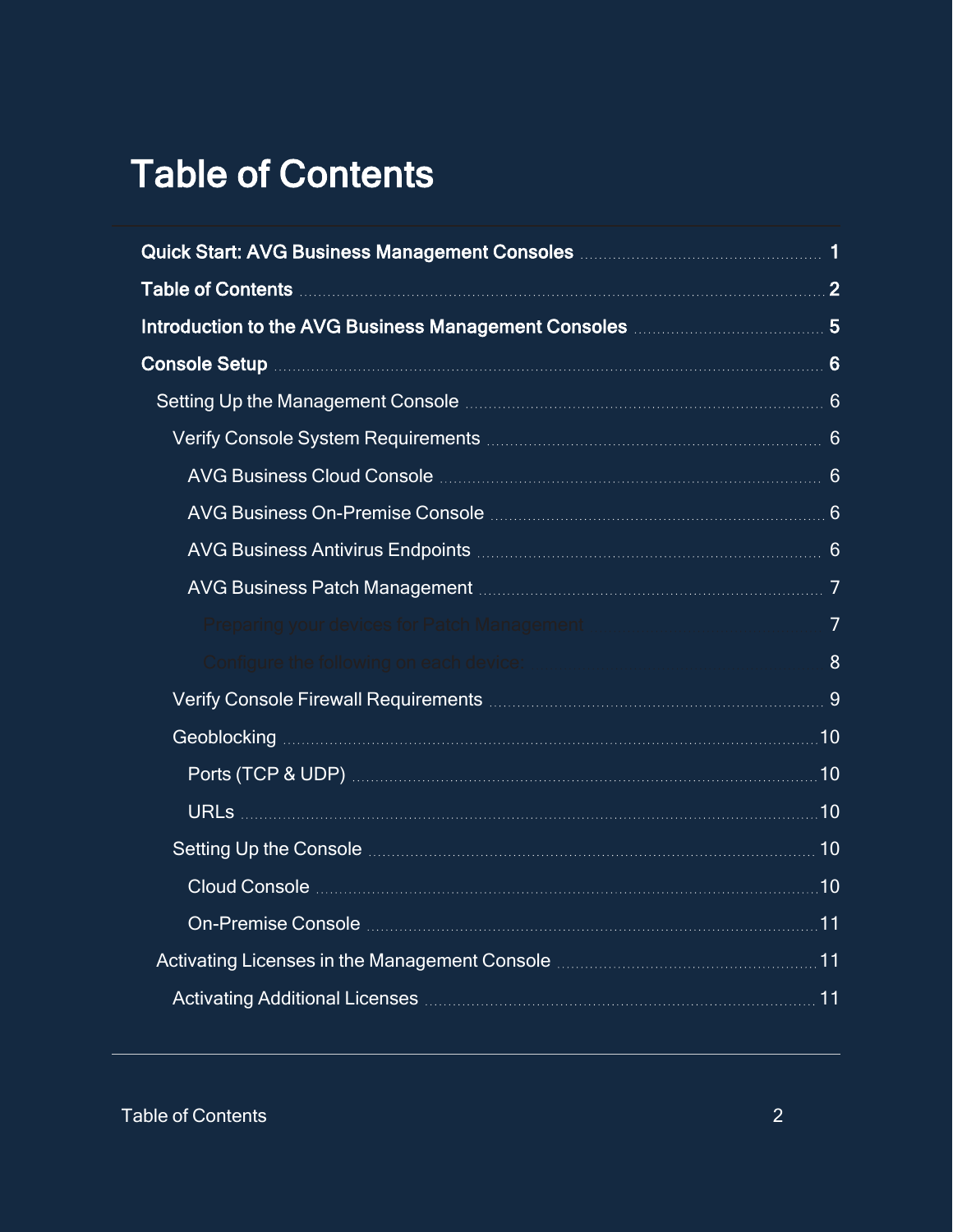| Adding Devices <b>Manual Adding Devices</b> 13                                                                                                                                                           |     |
|----------------------------------------------------------------------------------------------------------------------------------------------------------------------------------------------------------|-----|
|                                                                                                                                                                                                          |     |
|                                                                                                                                                                                                          |     |
|                                                                                                                                                                                                          |     |
|                                                                                                                                                                                                          |     |
|                                                                                                                                                                                                          |     |
| Installing on the Local Client <b>Manufacture 19 and 19</b> installing on the Local Client <b>Manufacture 19</b>                                                                                         |     |
|                                                                                                                                                                                                          |     |
|                                                                                                                                                                                                          |     |
|                                                                                                                                                                                                          |     |
|                                                                                                                                                                                                          |     |
|                                                                                                                                                                                                          |     |
|                                                                                                                                                                                                          |     |
| Antivirus Components by Product License <b>Manual Antivirus Components</b> 19                                                                                                                            |     |
|                                                                                                                                                                                                          | 20  |
| Installing and Uninstalling Components <b>Components Components Components Components Components Components Components Components Components Components Components Components Components Components </b> | .21 |
|                                                                                                                                                                                                          | .22 |
|                                                                                                                                                                                                          | 22  |
| <b>Exclusions</b>                                                                                                                                                                                        | 22  |
|                                                                                                                                                                                                          | 23  |
|                                                                                                                                                                                                          | 24  |
|                                                                                                                                                                                                          | 25  |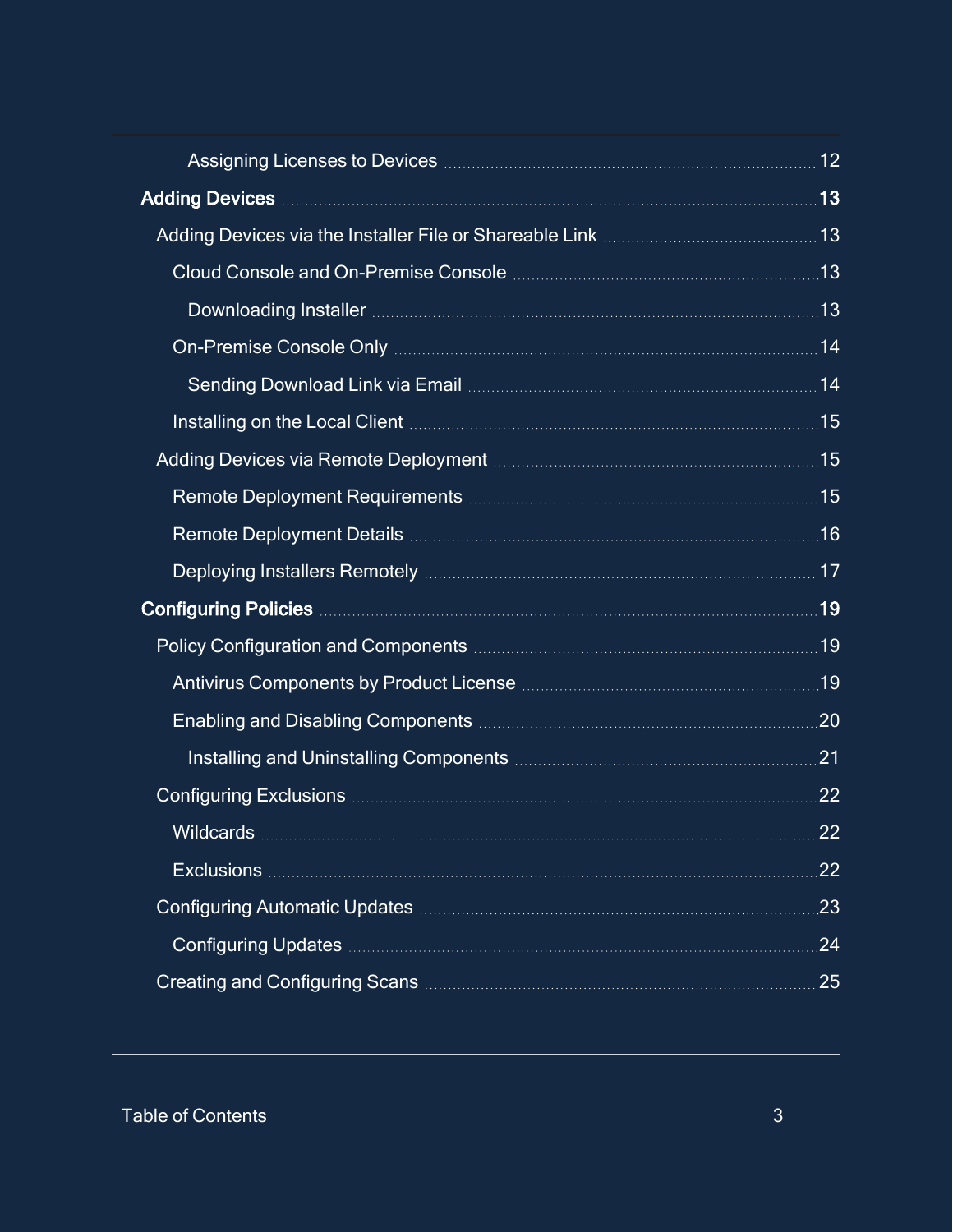|                                        | 25  |
|----------------------------------------|-----|
|                                        | 25  |
|                                        | 25  |
|                                        | 26  |
|                                        | 26  |
|                                        | 27  |
|                                        | 27  |
|                                        | .28 |
|                                        | 28  |
|                                        | 28  |
| Sensitivity Tab <b>Sensitivity</b> Tab | 29  |
| Performance Tab                        | 29  |
| Actions Tab                            | 29  |
| Packers Tab                            | 30  |
|                                        | 31  |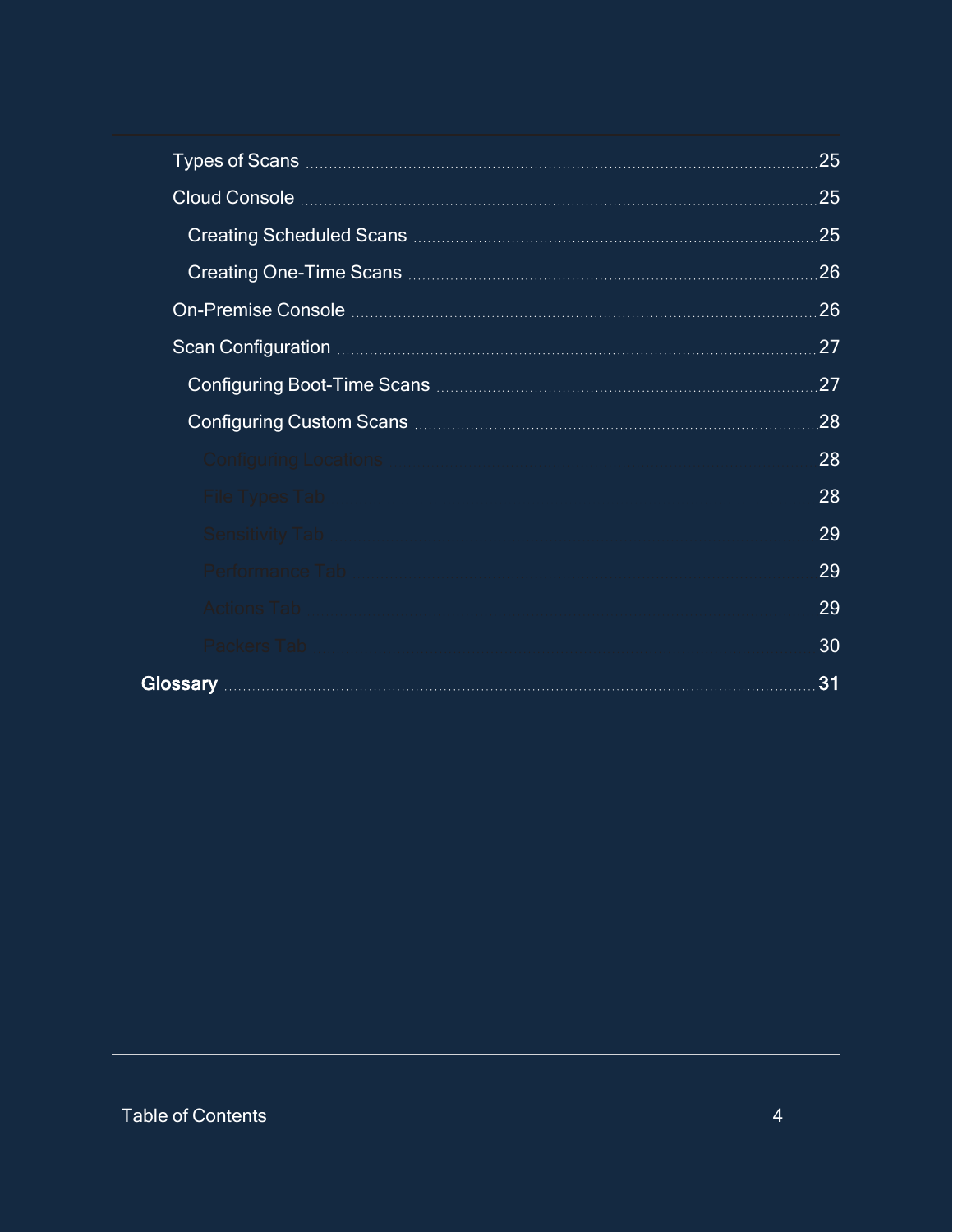# <span id="page-4-0"></span>Introduction to the AVG Business Management Consoles

With the AVG Business Management Consoles, adding critical protection to every PC and server has never been easier. Flexible management provides the most convenient way to protect businesses. The Management Consoles provide:

- Complete control over the behavior of Antivirus on endpoint devices
- Centralized management of multiple devices, either accessible anywhere in the Cloud or situated locally with the On-Premise Console
- A complete overview of the current status of entire environment with immediate alerts
- Automatic and seamless updates

AVG Business Management Consoles integrate seamlessly with AVG Business Antivirus to:

- Leverage virtualization to protect confidential information
- Protect multiple platforms PCs and servers
- Update to the latest version automatically or manually
- Add extra firewall protection for remote endpoints
- Provide complete server protection
- Secure your e-mail client

When you install AVG Business Antivirus on devices through the AVG Business Management Consoles, you can control AVG Business Antivirus on those devices remotely. You can change and apply settings to each device individually, without having to visit each device or recall them from the field.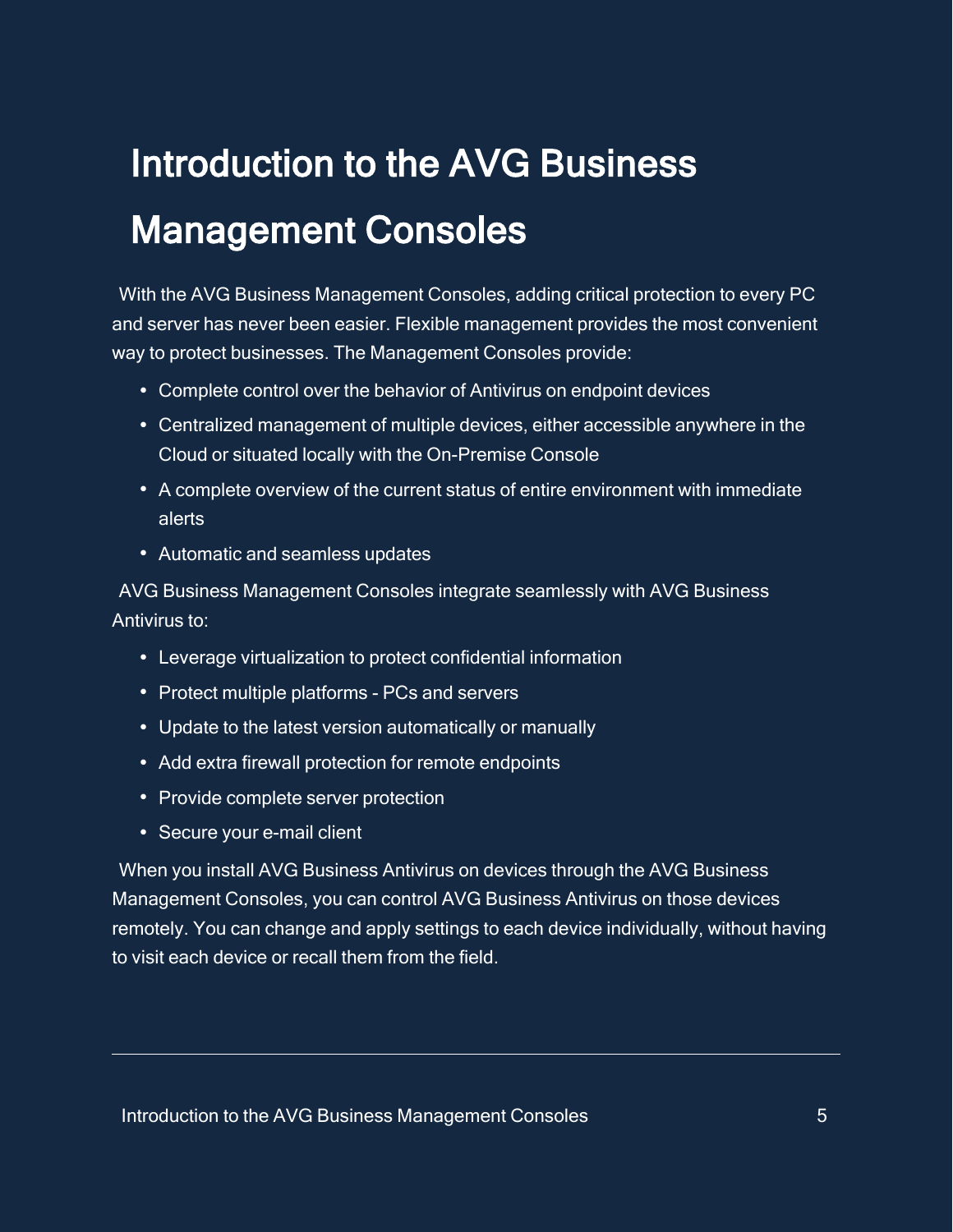# <span id="page-5-1"></span><span id="page-5-0"></span>Console Setup

# <span id="page-5-2"></span>Setting Up the Management Console

## Verify Console System Requirements

### <span id="page-5-3"></span>AVG Business Cloud Console

### Browsers (latest versions recommended):

- Google Chrome
- Firefox
- Safari
- Microsoft Edge
- <span id="page-5-4"></span>• Internet Explorer

### AVG Business On-Premise Console

### Windows:

- 11, 10, 8.x, 7 SP1  $-$  x64, x86
- Server 2022, 2019, 2016, 2012, 2008 R2 SP1 any edition  $x64$
- Small Business Server 2011 x64

### Supported applications:

- $\cdot$  Exchange Server 2022, 2019, 2016, 2013, 2010 x86
- <span id="page-5-5"></span> $\bullet$  SharePoint Server 2019, 2016, 2012, 2010 - x64

### AVG Business Antivirus Endpoints

### Windows: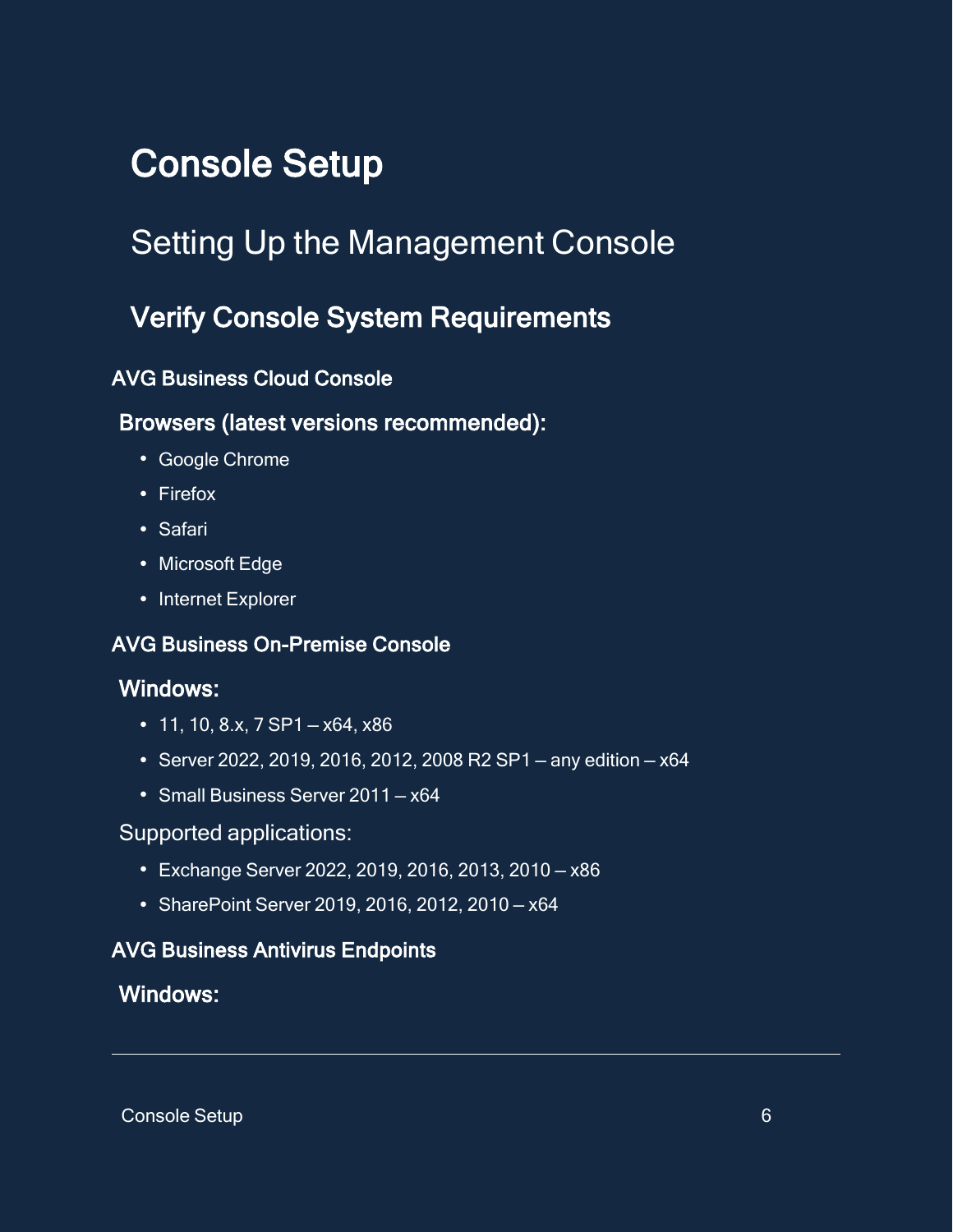- $11 x64$ ,  $x86$
- $\cdot$  10 all versions except Mobile and IoT Core Edition x64, x86
- $8/8.1$  all versions except RT and Starter Edition  $x64$ ,  $x86$
- $\cdot$  7 SP1 requires [KB3033929](AV213Reqs.htm)requiresKB3033929 x64, x86
- Server 2022, 2019, 2016, 2012 any edition with latest service pack excluding Server Core — x64
- $\cdot$  Server 2008 R2 requires [KB3033929](AV213Reqs.htm)requiresKB3033929 x64
- Small Business Server 2011 x64

### Supported applications:

- <sup>l</sup> Exchange Server 2022, 2019, 2016, 2013, 2010
- SharePoint Server 2019, 2016, 2012, 2010
- <span id="page-6-0"></span>• SharePoint Services 3.0 and higher

### AVG Business Patch Management

### Windows Only:

- $11 x64$ ,  $x86$
- $\cdot$  10, 8.x, 7 SP1  $-$  x64, x86
- Server 2022, 2019, 2016, 2012 any edition with latest Service Pack excluding Server Core — x64
- Server 2008 R2  $x64$
- <span id="page-6-1"></span> $\cdot$  Exchange Server 2016, 2013, 2010 SP2 - x64

#### Preparing your devices for Patch Management

Software Updater: older versions of the Cloud Console and CloudCare provided a Software Updater component that performed some of the same functions as Patch Management. Ensure Software Updater is disabled/uninstalled for devices.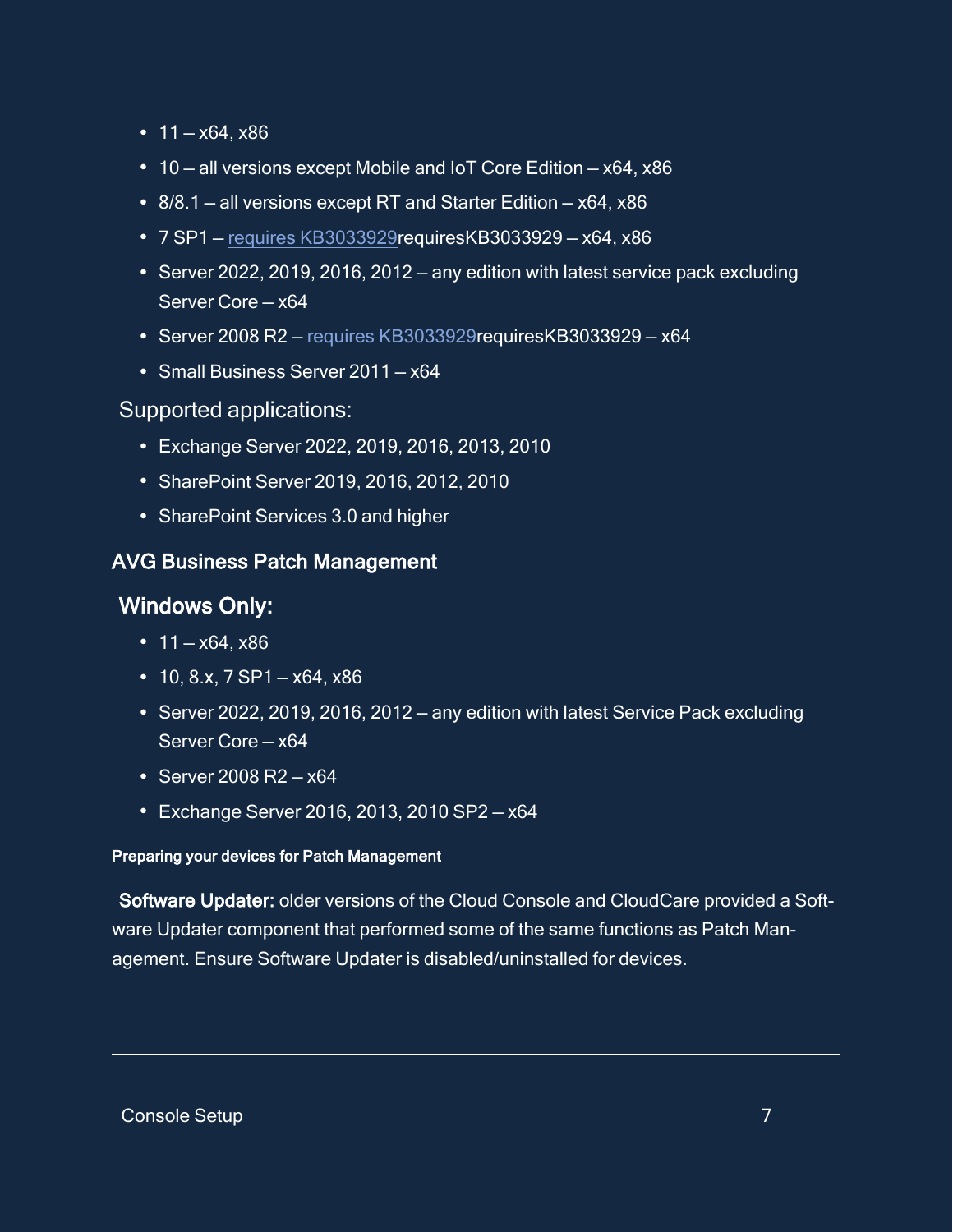Local System account: patches are deployed under the remote machine's Local System account, so you need to ensure deployment will be allowed by that account.

Hard Drive space: a minimum of 2GB hard drive space should be free to store patches. If you are using a Master Agent/Local Update Agent, that device should have a minimum of 5GB hard drive space.

Servers vs Workstations: If you plan to use different Patch Management settings for your server devices and workstations, you should place your servers into a separate policy. If you only want to update the Windows Server operating system then you should exclude all 3rd party vendors on the Excludes list to make sure that only Windows updates are being provided.

#### <span id="page-7-0"></span>Configure the following on each device:

#### Windows 7/8.x/10

#### Enable WMI Traffic

• Execute NETSH command: netsh advfirewall firewall set rule group="windows management instrumentation (wmi)" new enable=yes

#### Enable ADMIN Share

- Open Regedit
- Navigate to: HKLM\Software\Microsoft\Windows\CurrentVersion\Policies\System
- Create a new DWORD "LocalAccountTokenFilterPolicy" with Value of 1

#### Enable Printer and File Sharing

- In Control Panel ▶Network and Internet ▶Network and Sharing Center
- Click Change Advanced Sharing Settings, then enable File Printer Sharing

#### Firewall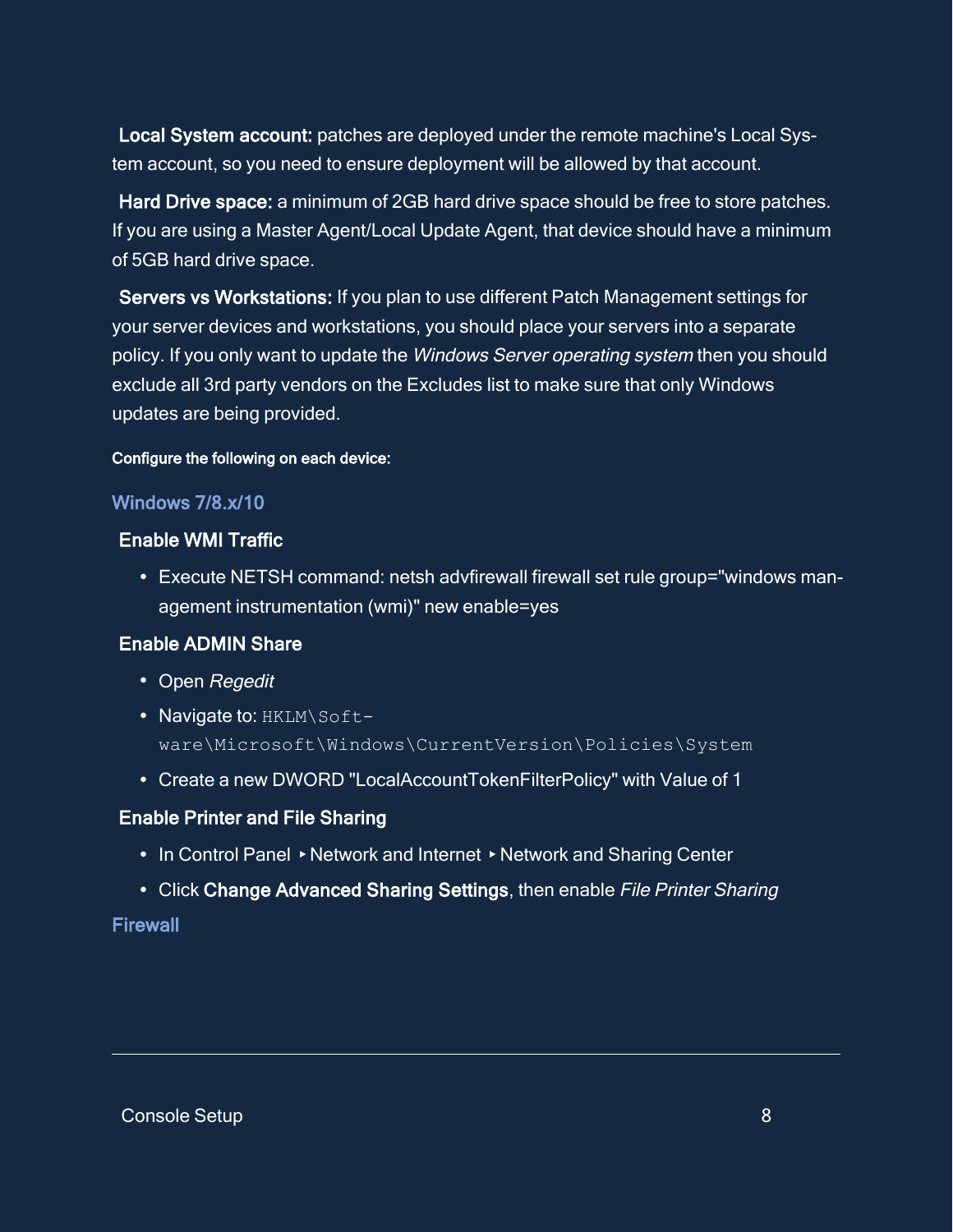- 1. Open Firewall settings
- 2. Go to Settings ▸Profiles ▸Directly connected to the Internet ▸Applications ▸Generic Host Process - and Generic Host Process 2
- 3. Allow:
	- DCOM server data
	- Microsoft DCOM Server
	- DCOM Client Data (should be allowed by default)
	- Microsoft DCOM Client (should be allowed by default)

### Enable DCOM

- 1. Run dcomcnfg
- 2. Navigate to Component Services ▸Computers
- 3. Right-click on My Computer ▸Properties
- 4. Click the Default Properties tab
- 5. Click Enable Distributed COM on this Computer checkbox

### Enable RPC

- 1. Run services.msc
- <span id="page-8-0"></span>2. Navigate to and enable "Remote Procedure Call (RPC)"

# Verify Console Firewall Requirements

For overall functionality, and to enable the Antivirus clients and/or the Management Consoles to authenticate/update, you must allow certain ports and URL addresses through your Firewall or Proxy Server.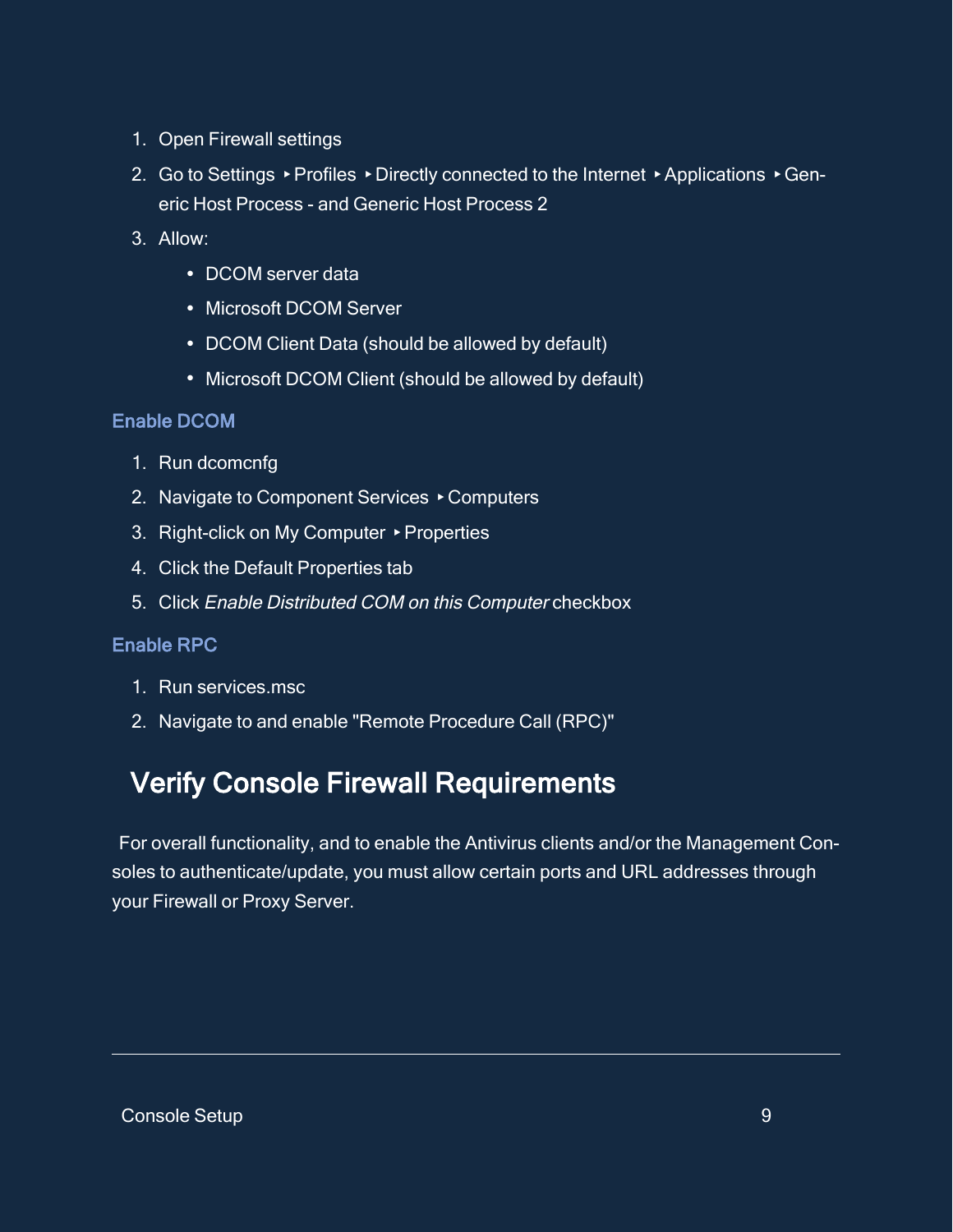## <span id="page-9-0"></span>**Geoblocking**

AVG web services are hosted in many countries around the world. Therefore, we do not recommend geoblocking in your firewall settings.

If geoblocking is necessary, we recommend you set URL Allow rules to supercede geoblocking, so AVG traffic can still be allowed.

### <span id="page-9-1"></span>Ports (TCP & UDP)

- 80 Internet vulnerability checks and feature updates
- 443 Encrypted communication
- 8080, 8090 Communication between console and clients within local network (only for On-Premise Console)
- 4158 Mirror, for local updates within local network
- <span id="page-9-2"></span>• 7074 - Remote Deployment within local network

### URLs

- \* avast.com
- \*.avg.com
- <span id="page-9-3"></span>• \*.avcdn.net

# Setting Up the Console

### <span id="page-9-4"></span>Cloud Console

- 1. Navigate to [cloudconsole.avg.com](https://cloudconsole.avg.com/)
- 2. Click Register and fill in all required information to set up access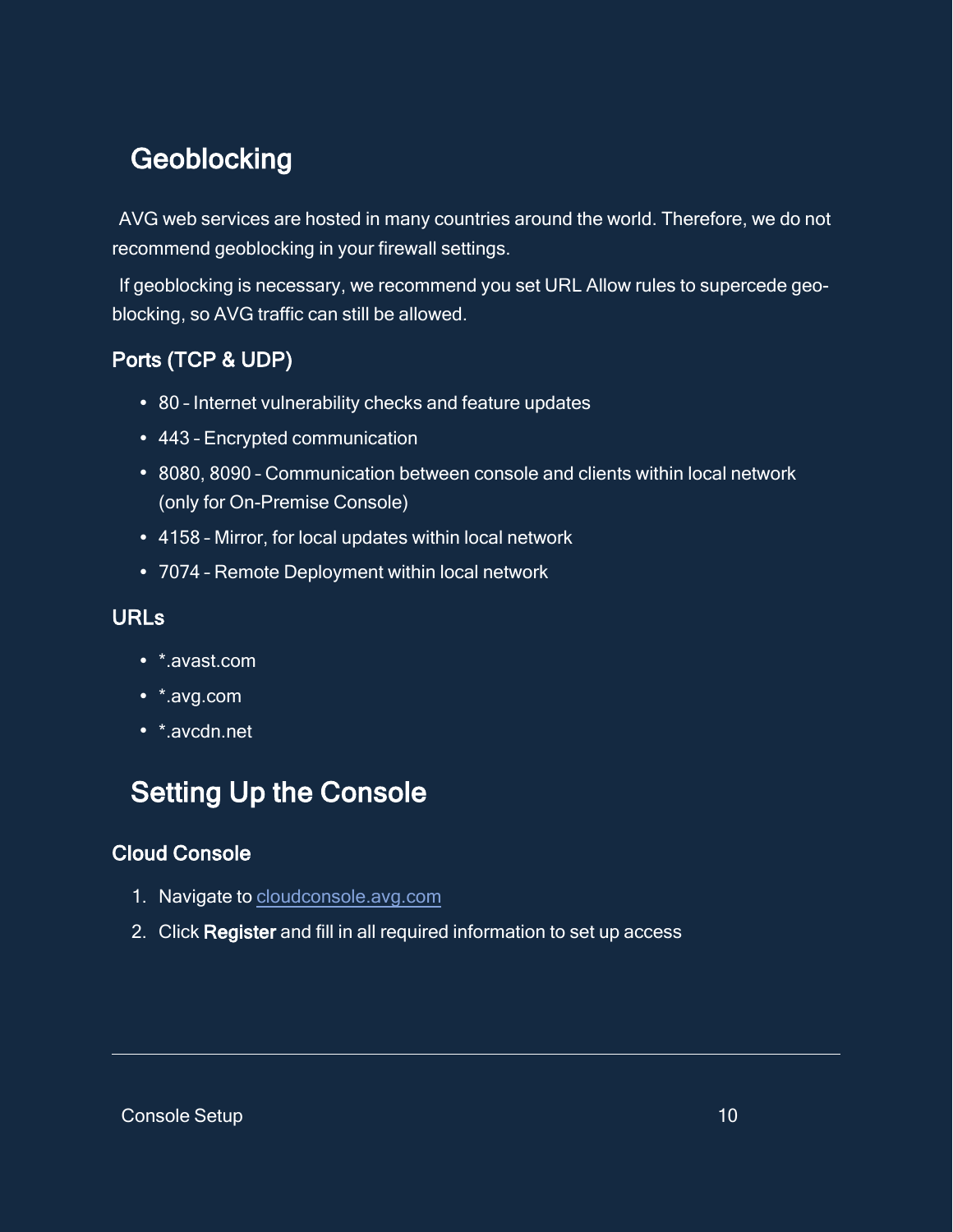### <span id="page-10-0"></span>On-Premise Console

- 1. Navigate to [avg.com/en-us/installation-files-business](https://www.avg.com/en-us/installation-files-business)
- 2. Under the Business tab, click Download beside the AVG On-Premise Management **Console**

<span id="page-10-1"></span>For the On-Premise Console, follow the installation process for your operating system as detailed in On-Premise Console [Management.](https://businesshelp.avast.com/Content/ArticleLists/AVG_ManagementConsoles/ConsoleManagement.htm)

# Activating Licenses in the Management Console

An activation code is part of your confirmation of purchase. It contains information about the edition you purchased. Your code is the license used to activate your software.

- 1. When running the Console for the first time, the screen will prompt you to enter your license code.
- 2. Enter your license code.
- <span id="page-10-2"></span>3. Click Activate license code.

# Activating Additional Licenses

- 1. Navigate to the Subscriptions page
- 2. Do one of the following:
	- If you have a license code, click Got activation code?, enter the code, then click Activate
	- Beside the subscription you would like to purchase, click Buy, then complete the transaction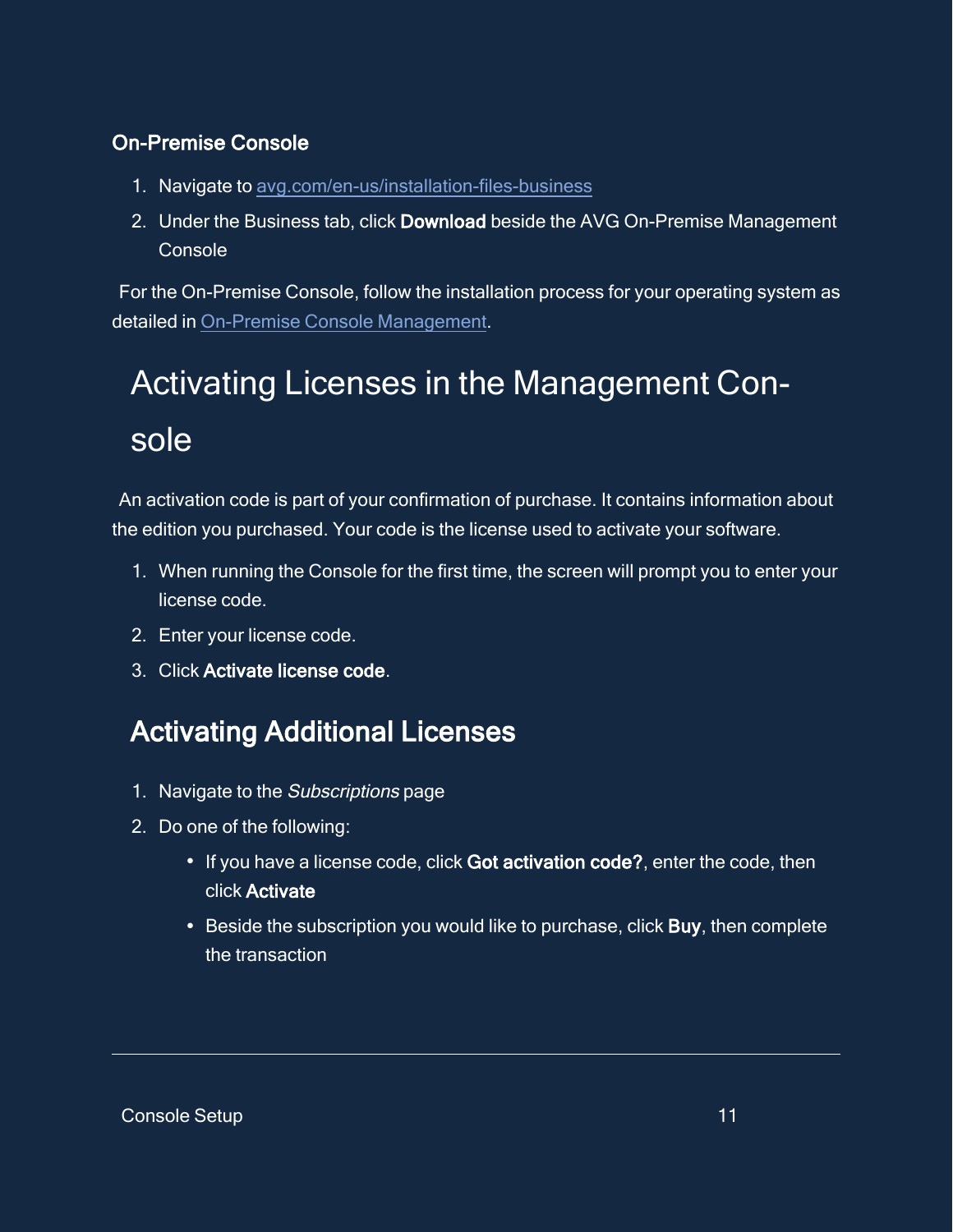### <span id="page-11-0"></span>Assigning Licenses to Devices

You can only perform this action after you have added a device to your network.

#### This procedure requires the device to restart.

- 1. On the *Devices* page, do one of the following:
	- To include all devices in a group, click the More button next to the group name. Then click Edit group.
	- To include multiple devices, select the check boxes of the devices. Then click Actions ▸Change subscription.
	- For a single device, click the More button next to a device, then click Change subscription.
- 2. Select the license you would like to use from the drop-down menu(s).
- 3. Click Apply for the license you want to change to, or Save group if you are changing the subscription for an entire group of devices.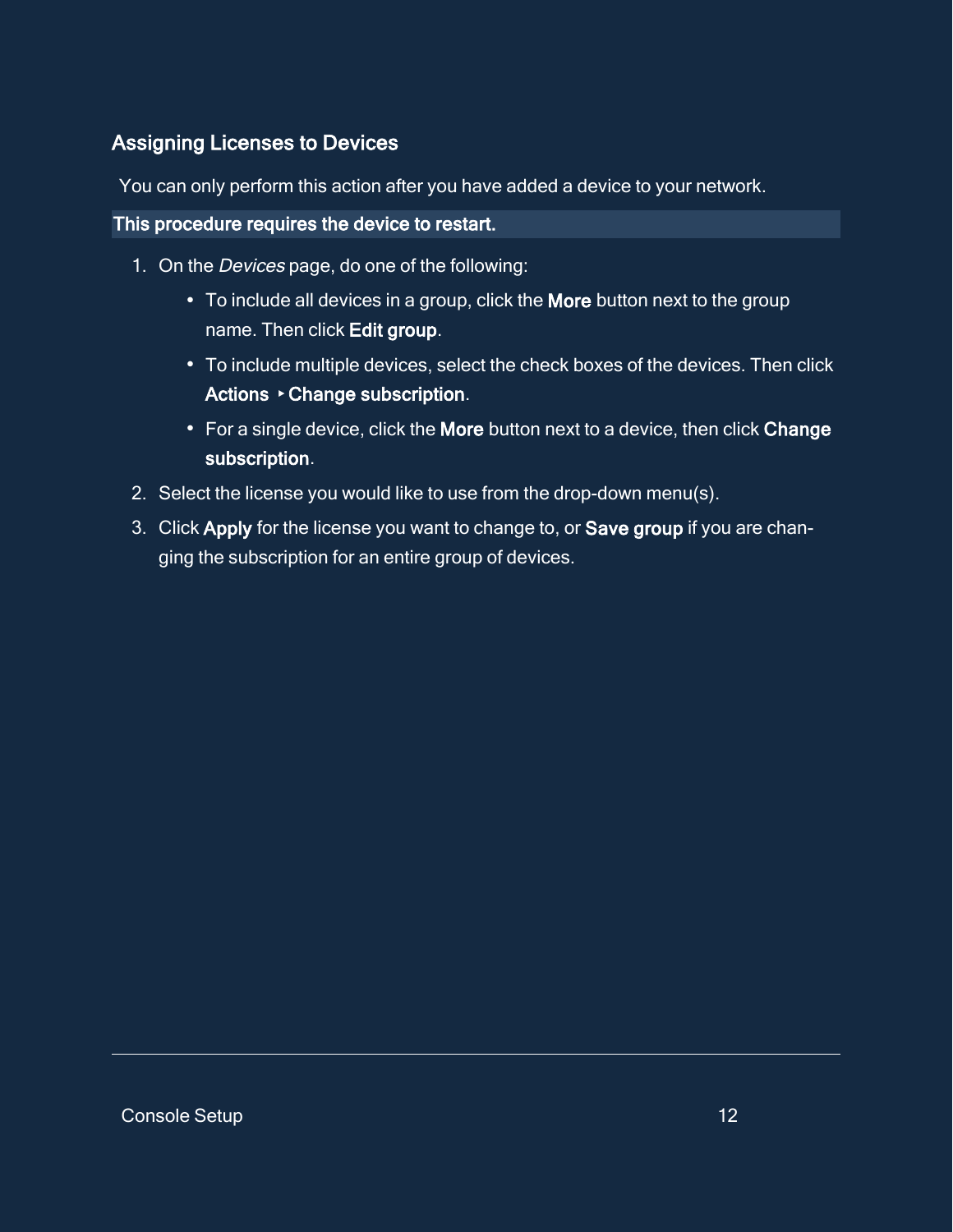# <span id="page-12-1"></span><span id="page-12-0"></span>Adding Devices

# <span id="page-12-2"></span>Adding Devices via the Installer File or Shareable Link

## Cloud Console and On-Premise Console

### <span id="page-12-3"></span>Downloading Installer

- 1. Select which type of installer you need:
	- Windows .exe (for workstations and servers)
	- Windows .msi (for deployment using GPO)
- 2. Select the subscription products
- 3. Click Advanced Settings to view the following options
- 4. Choose the Group and Policy the device will use
	- **o** If desired, you can activate your devices and select the subscriptions to use after installation by checking the box with that option.
- 5. Choose whether to automatically remove competitive antivirus products on the device
	- **<sup>o</sup>** The option to remove competitive antivirus products is checked by default. We recommend that you leave this option checked when installing the Antivirus service.
- 6. Ensure you have defined the correct Proxy Server, if any, in the policy you are applying to the device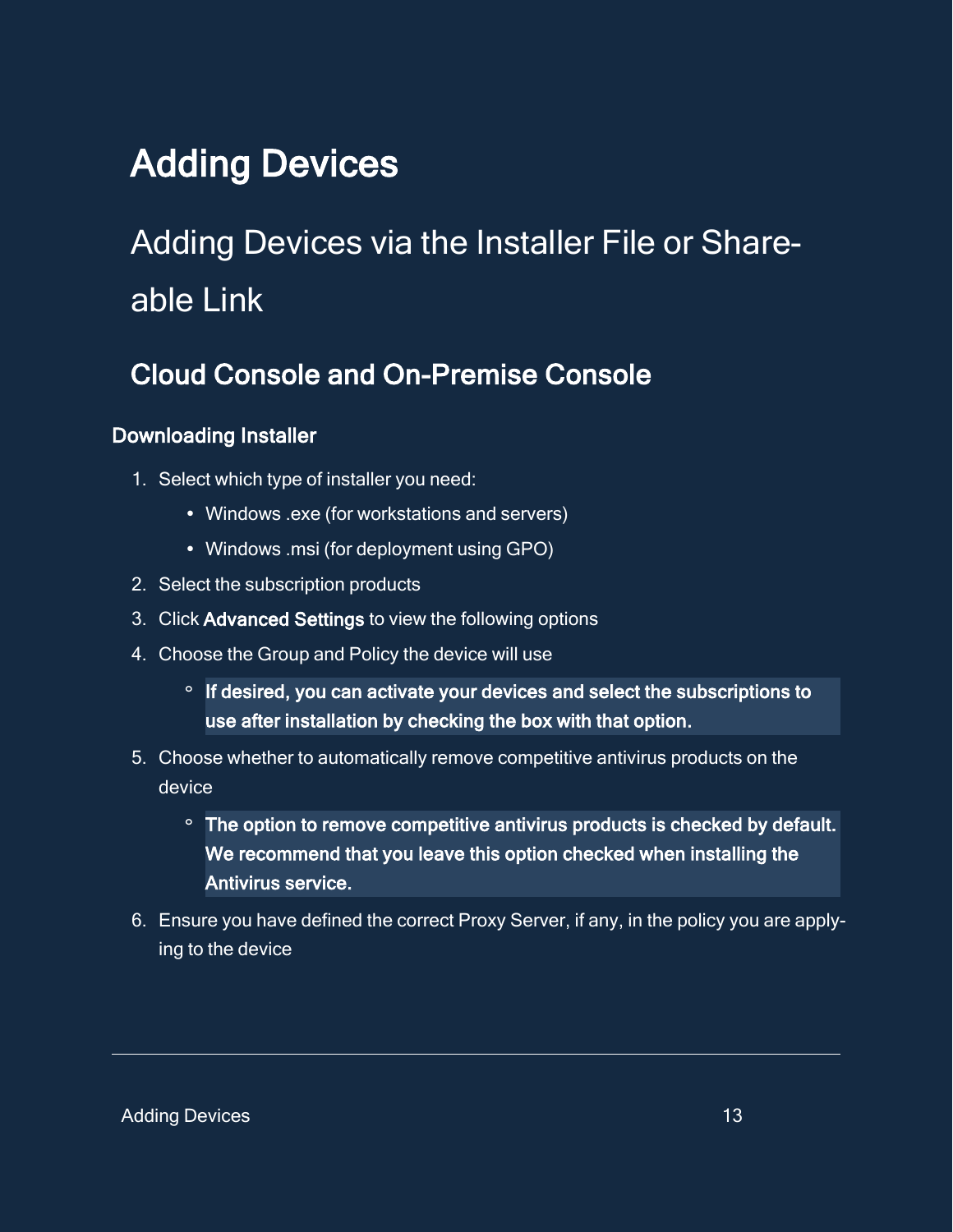7. Click Download now and specify where to save the installation package–such as on a flash drive or network drive

<span id="page-13-0"></span>You can also send a download link from this page by clicking Share download link beneath the Download now button. You can then copy and send the private download URL to any desired recipients.

# On-Premise Console Only

### <span id="page-13-1"></span>Sending Download Link via Email

Before you can send download links from the On-Premise Console, you will need to define your SMTP server.

- 1. Enter the email addresses for the target users in the Send To box, separated by commas
- 2. If desired, alter the Subject line of the email that will be sent
- 3. To configure the message you send in the email, check *Include your custom mes*sage and type a message in the space provided
- 4. Select the subscription products
- 5. Click Advanced Settings to view the following options
- 6. Choose the Group and Policy the device will use
	- **o** If desired, you can activate your devices and select the subscriptions to use after installation by checking the box with that option.
- 7. Choose whether to automatically remove conflicting antivirus products on the device
	- **<sup>o</sup>** The option to remove competitive antivirus products is checked by default. We recommend that you leave this option checked when installing the Antivirus service.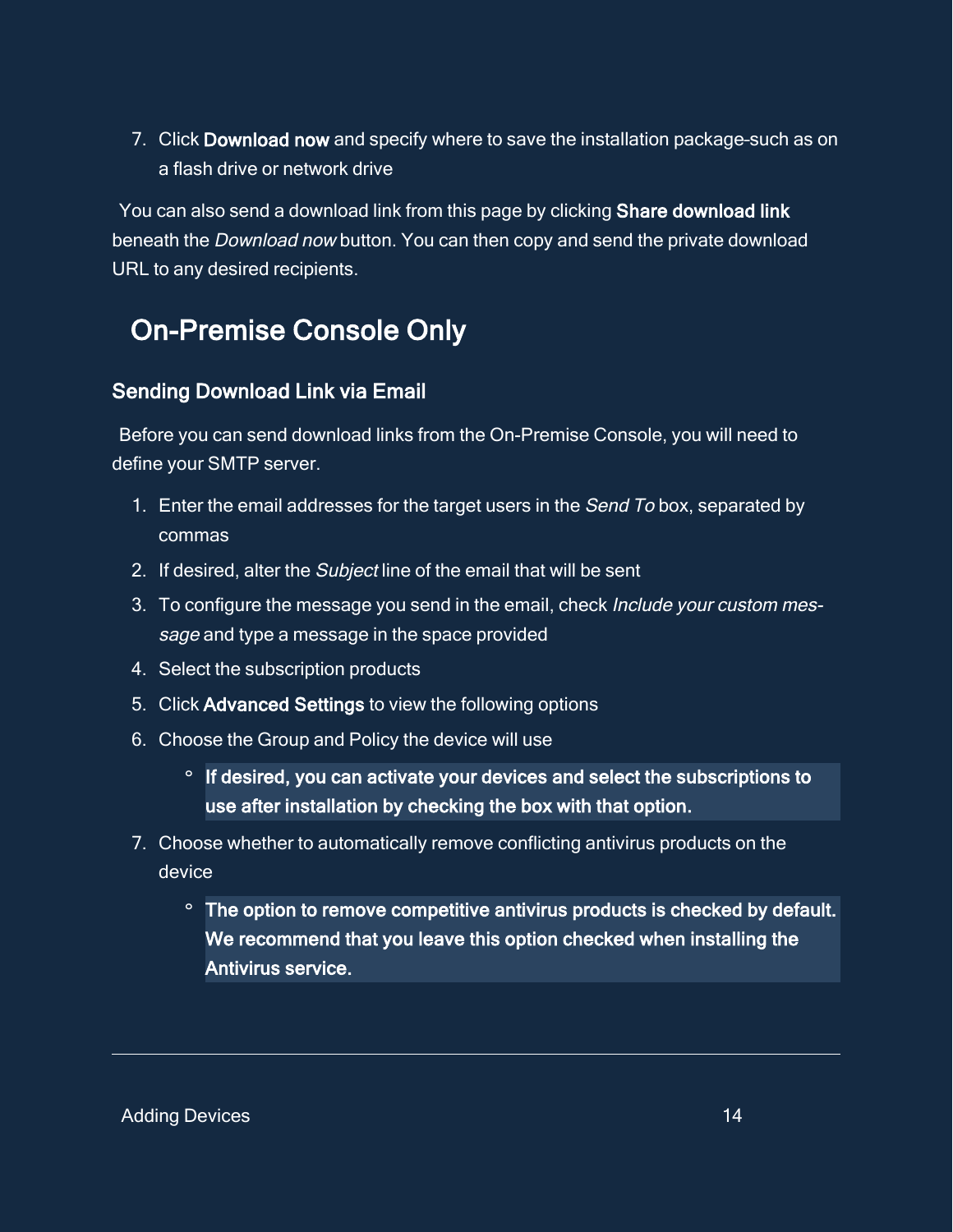- 8. Ensure you have defined the correct Proxy Server, if any, in the settings template you are applying to the device
- <span id="page-14-0"></span>9. Click Send

## Installing on the Local Client

Once you have an installer file or download link from the AVG Business Management Console, you need to install AVG Business Antivirus to the end device(s).

- 1. Copy the installer file to a location accessible by the end device
- 2. Double-click on the installer file to run it
- 3. If asked to allow the application to make changes to your device, click Yes
- 4. Wait while AVG Business Antivirus is installed on the device
- 5. When prompted, restart the device
- <span id="page-14-1"></span>6. The device should now be visible in your Console

# <span id="page-14-2"></span>Adding Devices via Remote Deployment

## Remote Deployment Requirements

- Administrator credentials to the computer or Windows domain. If using domain credentials, include the domain name: (e.g., YOUR\_DOMAIN\username).
- Network information about the devices you are deploying to. You need this information to locate the devices on your network.
- Prepare computers for the client installation. Uninstall any other Antivirus software if installing Avast Business Antivirus.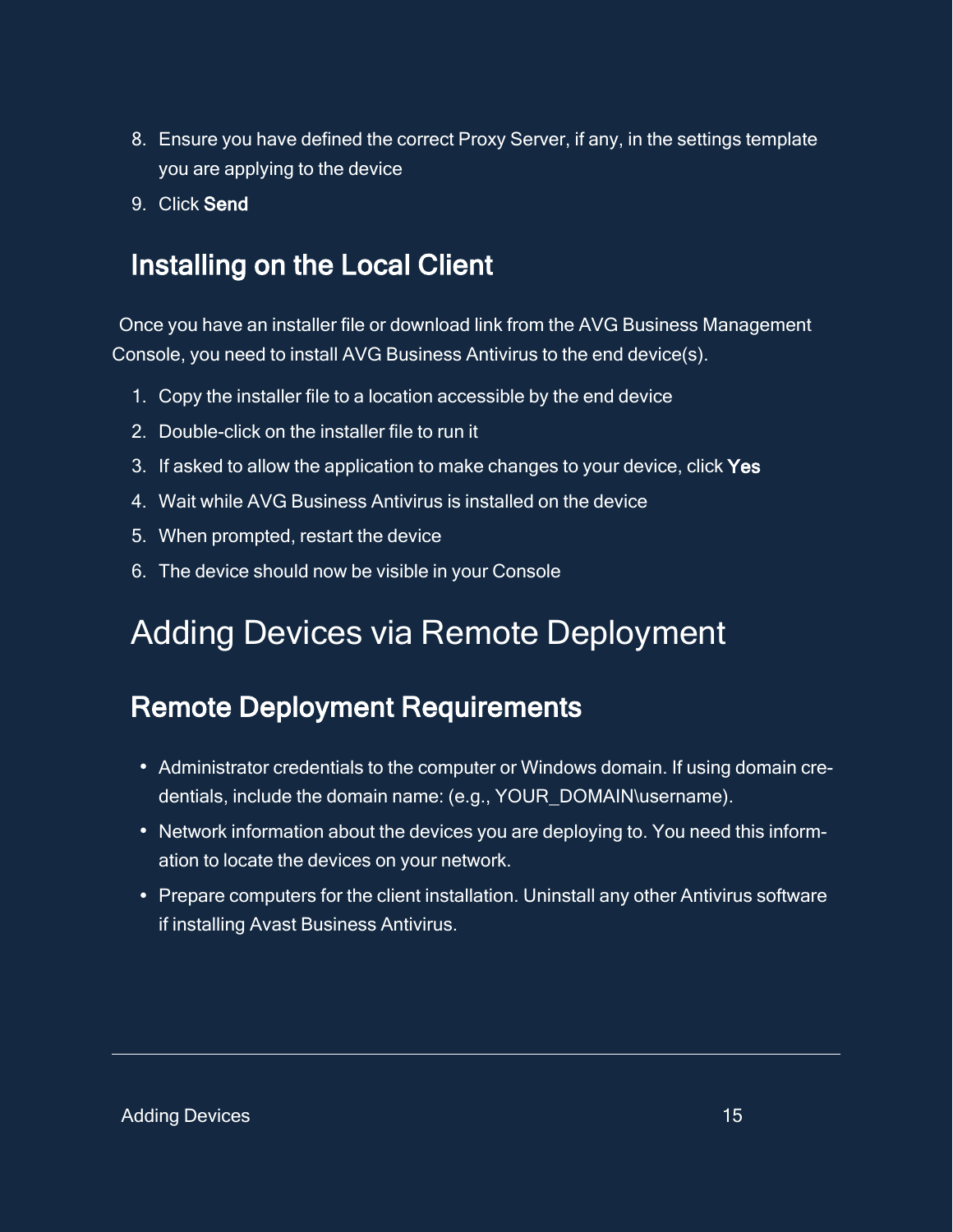### <span id="page-15-0"></span>Remote Deployment Details

The Remote Deployment option is only available after you have added at least one device to your network using another install method. You must also designate a Master Agent thus, it is best if the first device you add to your network is the device you will use as the Master Agent. Below is a summary of the remote deployment process:

#### Device Detection

The device detection process uses Address Resolution Protocol (ARP) to ping all IP addresses within the subnet in order to get their MAC address. This process can take up to 15 minutes, possibly longer depending on the network.

If a response is received with a MAC address, a reverse DNS lookup occurs to get the host name for the IP. If a host name is received, a device record is created and stored in a list—which is transmitted to the web service when detection is complete.

Once the initial authentication is completed, the process will scan for host devices periodically and compare it to the list already stored. From this point on, the process will only add new host devices and will not delete any.

#### **Authentication**

During remote deployment, a list of administrator credentials—e.g., YOUR\_ DOMAIN\user\_name and password—are passed to the remote deployment process until one successfully provides access to the target computer. If none of the credentials work, the process will quit and return an error message.

The client waits for changes made to the devices/login tables to see if anything is marked for deployment—based upon the host computer's MAC address.

#### Requirements

To automatically deploy Antivirus to multiple devices remotely, you must have: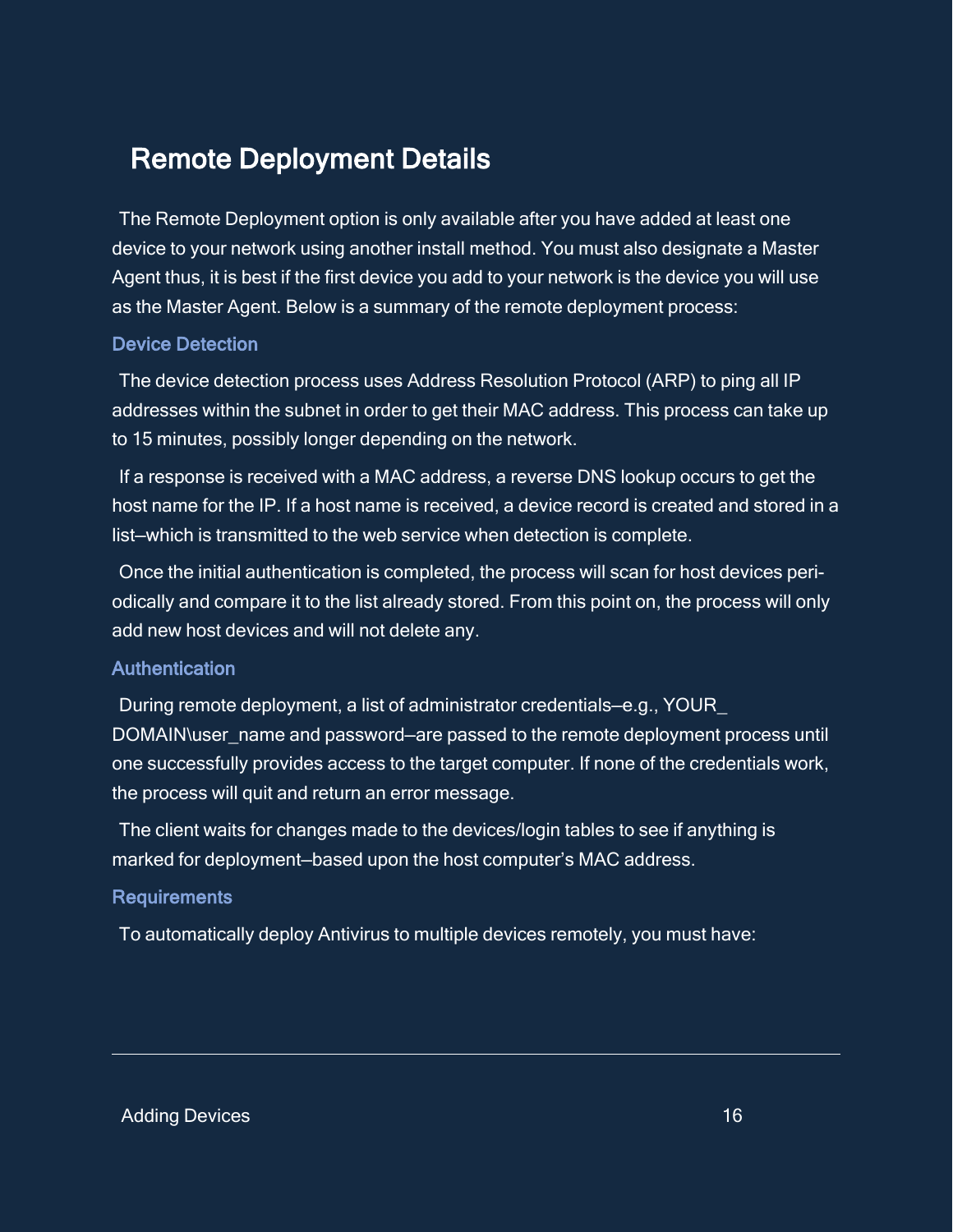- Cloud Console or On-Premise Console 6.0 or higher
- Antivirus 18.6 or higher
- At least one device installed and activated
- A working Master Agent
- File and Printer Sharing for Microsoft Networks enabled
- A Microsoft Windows operating system supported by Active Directory
- Valid Credentials for Active Directory with Administrator rights
- <span id="page-16-0"></span>• All necessary ports open (7074)

## Deploying Installers Remotely

### Network Scanning

- 1. Click Begin Deployment Process
	- If you do not have a Master Agent available, click Add new Master Agent and follow the process for setting a Master agent.
	- If you do have a Master Agent or Agents available, select the one you would like to use
- 2. In the Active Directory Credentials section, enter the following information:
	- Domain
	- Username
	- Password
- 3. Click Scan your network and wait until the device detection process is complete

### Network Deployment

1. In the Active Directory Groups section, navigate to a folder that contains unprotected devices and select the check boxes next to the devices you would like to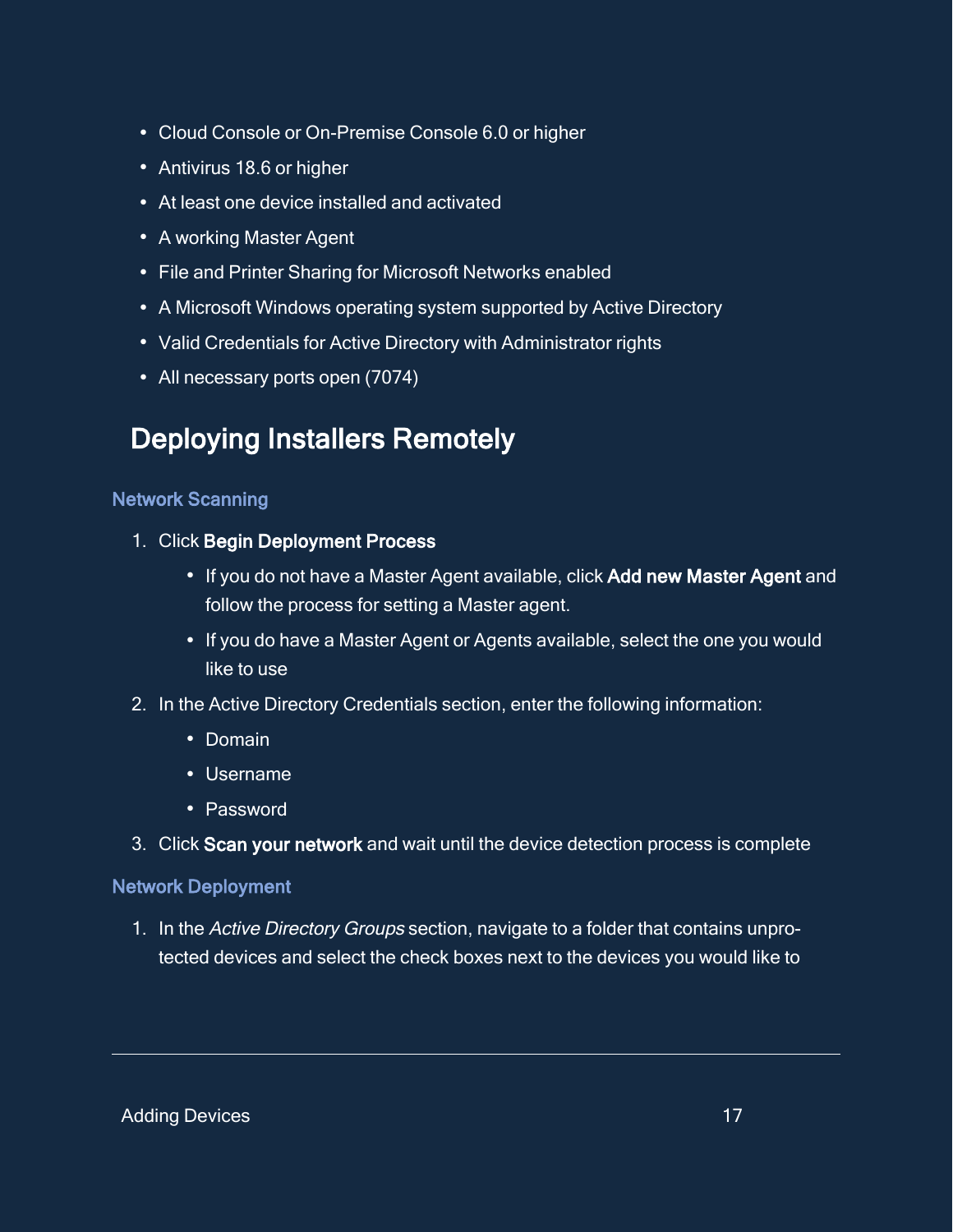deploy to

- 2. Click Define installer settings
- 3. In the Select <sup>a</sup> license section, choose one of your available Antivirus subscriptions
- 4. In the Deploy to a group in AVG Business Console section, do any of the following:
	- Select a group
	- Select Copy Active Directory group structure into the selected group in order to use your Active Directory's existing group structure
	- Select a policy
- 5. Choose whether to automatically remove conflicting antivirus programs on the device
- 6. Click Start deployment to devices
	- **<sup>o</sup>** Wait while Antivirus is deployed to devices. You can navigate to other pages during this process and use the Remote Deployment button on the navigation menu to return and view the progress of your Remote Deployment.
- 7. Click Finish Remote Deployment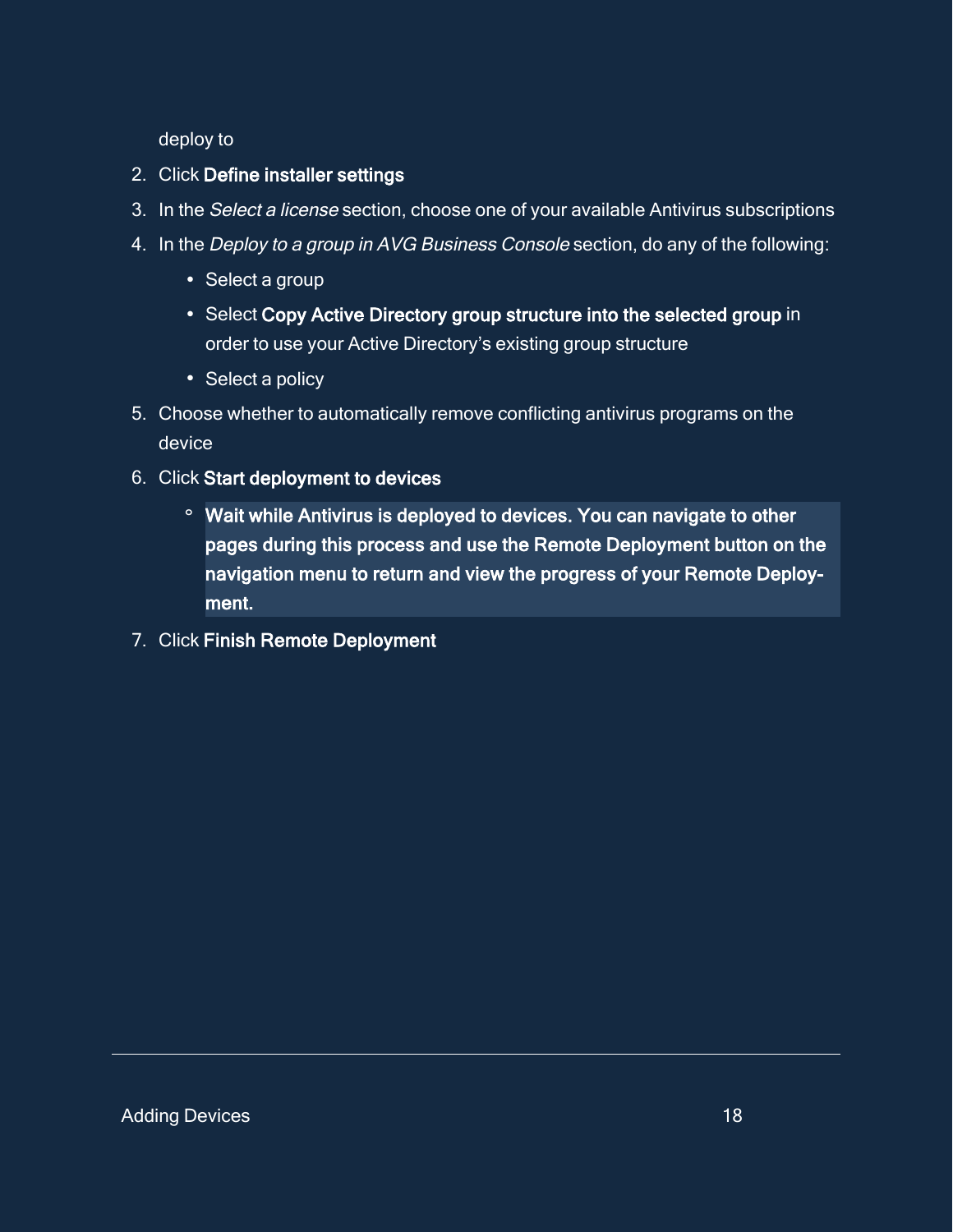# <span id="page-18-1"></span><span id="page-18-0"></span>Configuring Policies

# Policy Configuration and Components

The main way you manage your devices is through policies, which are groups of security rules that determine how AVG Business Antivirus works on the endpoints. Any changes to a policy are applied to the devices and groups assigned to it.

The AVG Business Management Consoles include a default template that has already been set up with the suggested configuration. You can apply this template, or create your own by duplicating the default to customize it or by creating a new template altogether. The default template cannot be deleted until another policy has been created.

A single policy contains settings for Windows Workstations and Windows Servers so you do not need to create separate policies for each operating system. This enables you to configure settings for a device group that contains multiple OS types at once. You can create policies by clicking + Policy or Add Policy on the Policies page. You will then have a chance to name the policy before configuring your settings for the various components.

<span id="page-18-2"></span>Policies can only be updated within the Cloud Console.

## Antivirus Components by Product License

|                        | <b>AVG File</b> | <b>AVG Email</b>         | <b>AVG</b>       | <b>AVG Internet</b>   |
|------------------------|-----------------|--------------------------|------------------|-----------------------|
| Component              |                 | Server Busi-Server Busi- | <b>Business</b>  | <b>Security Busi-</b> |
|                        | <b>ness</b>     | ness                     | <b>Antivirus</b> | <b>ness</b>           |
| <b>File Shield</b>     | X               | X                        | 'X               | Χ                     |
| <b>Web Shield</b>      |                 |                          | <b>X</b>         | Χ                     |
| <b>Email Shield</b>    |                 |                          | X                | X                     |
| <b>Behavior Shield</b> |                 |                          | <b>X</b>         |                       |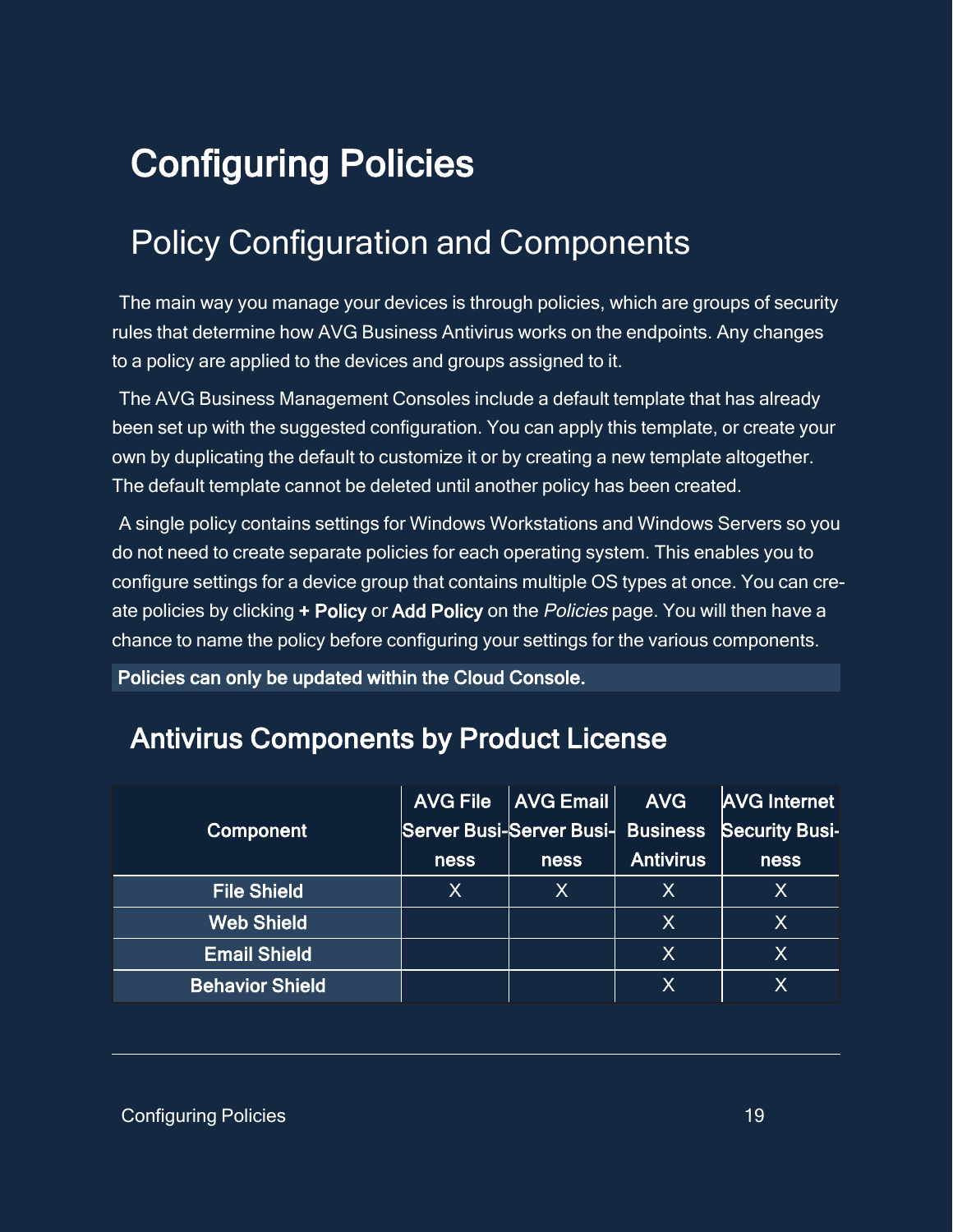|                          | <b>AVG File</b> | <b>AVG Email</b>         | <b>AVG</b>       | <b>AVG Internet</b>   |
|--------------------------|-----------------|--------------------------|------------------|-----------------------|
| <b>Component</b>         |                 | Server Busi-Server Busi- | <b>Business</b>  | <b>Security Busi-</b> |
|                          | <b>ness</b>     | <b>ness</b>              | <b>Antivirus</b> | <b>ness</b>           |
| Anti-Spam                |                 |                          | Χ                | Χ                     |
| <b>Enhanced Firewall</b> |                 |                          | $\sf X$          | IX                    |
| <b>Data Shredder</b>     |                 |                          | X                | IХ                    |
| <b>Exchange</b>          |                 | X                        |                  | Χ                     |
| <b>Sharepoint</b>        | X               | Χ                        | Х                | Χ                     |

## <span id="page-19-0"></span>Enabling and Disabling Components

Nearly all the shields and tools available in AVG Business Antivirus can be enabled or disabled in the policy. This is especially useful if you are trying to install only a few of the components on a server, or just keeping your number of tools to a minimum. Some tools, however, can only be installed or uninstalled entirely.

### Cloud Console

- 1. In the policy you are configuring on the Cloud Console, select the Service Settings tab
- 2. Beside the components you want to alter, do one of the following:
	- To enable the component, click On
	- To disable the component, click Off

### On-Premise Console

- 1. In the policy you are configuring, select the Active Protection tab
- 2. Select the relevant OS tab (Windows Workstation, Windows Server)
- 3. Beside the components you want to alter, do one of the following:
	- To enable the component, move the slider to On
	- To disable the component, move the slider to Off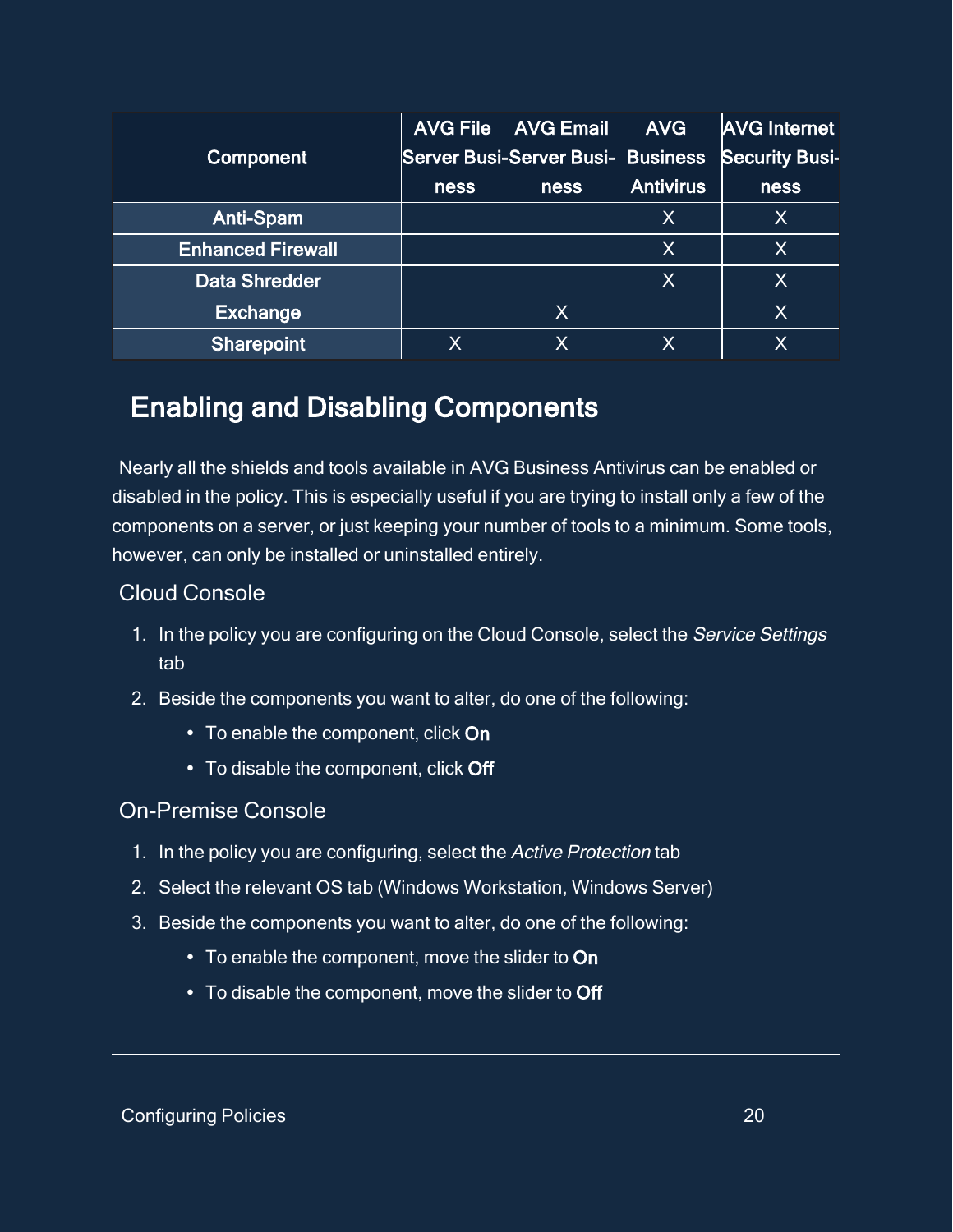### <span id="page-20-0"></span>Installing and Uninstalling Components

Most Active Protection features are installed with AVG Business Antivirus, but these components can be uninstalled and reinstalled as needed via the policy.

### Cloud Console

- 1. In the policy you are configuring on the Cloud Console, select the Service Settings tab
- 2. Beside the components you want to alter, do one of the following:
	- If the component is not yet installed, click On. Then click Install & Enable
	- If the component is already installed, click the trash can to uninstall. Then click Confirm

### On-Premise Console

- 1. In the policy you are configuring, select the Active Protection tab
- 2. Select the relevant OS tab (Windows Workstation, Windows Server)
- 3. Beside the components you want to alter, do one of the following:
	- If the component is not yet installed, click Install this component. Then click I understand, install component
	- If the component is already installed, click the More button beside the component, then click Uninstall this component. Then click I understand, uninstall component

For more details on configuring the various components available in the Policies of the AVG Business Management Consoles, see [Configuring Settings and Policies in](https://businesshelp.avast.com/Content/ArticleLists/AVG_ManagementConsoles/ConfiguringSettingsandPolicies.htm)  [the AVG Business Management Consoles.](https://businesshelp.avast.com/Content/ArticleLists/AVG_ManagementConsoles/ConfiguringSettingsandPolicies.htm)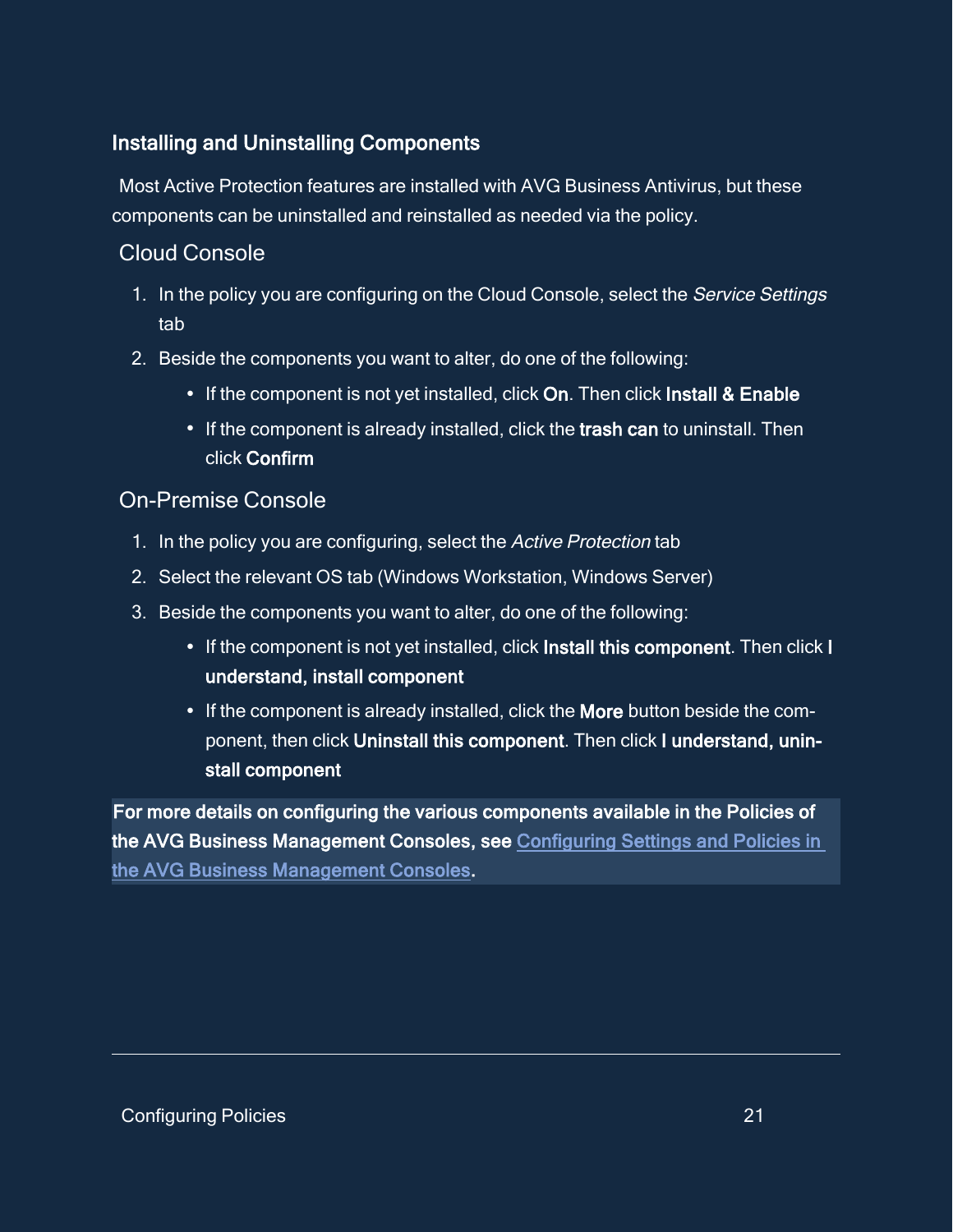# <span id="page-21-1"></span><span id="page-21-0"></span>Configuring Exclusions

# **Wildcards**

Many of the Shields and other components included in AVG Business Antivirus, as well as the main Antivirus itself, enable you to configure exclusions or block specific paths. Wildcards help when you do not know the exact file path or file name of files you want to include or exclude, or if you want to indicate multiple files in one path. Not all file paths allow the use of wildcards.

| Character        | <u>Meaning</u>                                                       |
|------------------|----------------------------------------------------------------------|
|                  | Replaces a single character                                          |
| $\boldsymbol{?}$ | <b>For example:</b> ab?.html matches the files abc.html, abd.html,   |
|                  | abe.html, etc. It will not match the file abc.htm.                   |
|                  | Replaces zero or more characters                                     |
| $\star$          | <b>For example:</b> *mtl matches the files abc.html and d.html. *txt |
|                  | matches the files abc.txt, x.txt, and xyztxt.                        |

# <span id="page-21-2"></span>**Exclusions**

You can configure exclusions that will propagate across all of the various Shields and components of AVG Business Antivirus in the Antivirus Settings tab of your policies.

Any changes made to exclusions within policies will propagate across your network every 5-10 minutes. Console policies override local settings.

### Cloud Console

- 1. Click the policy you would like to add exclusions to on the Policies page
- 2. Click the Exclusions tab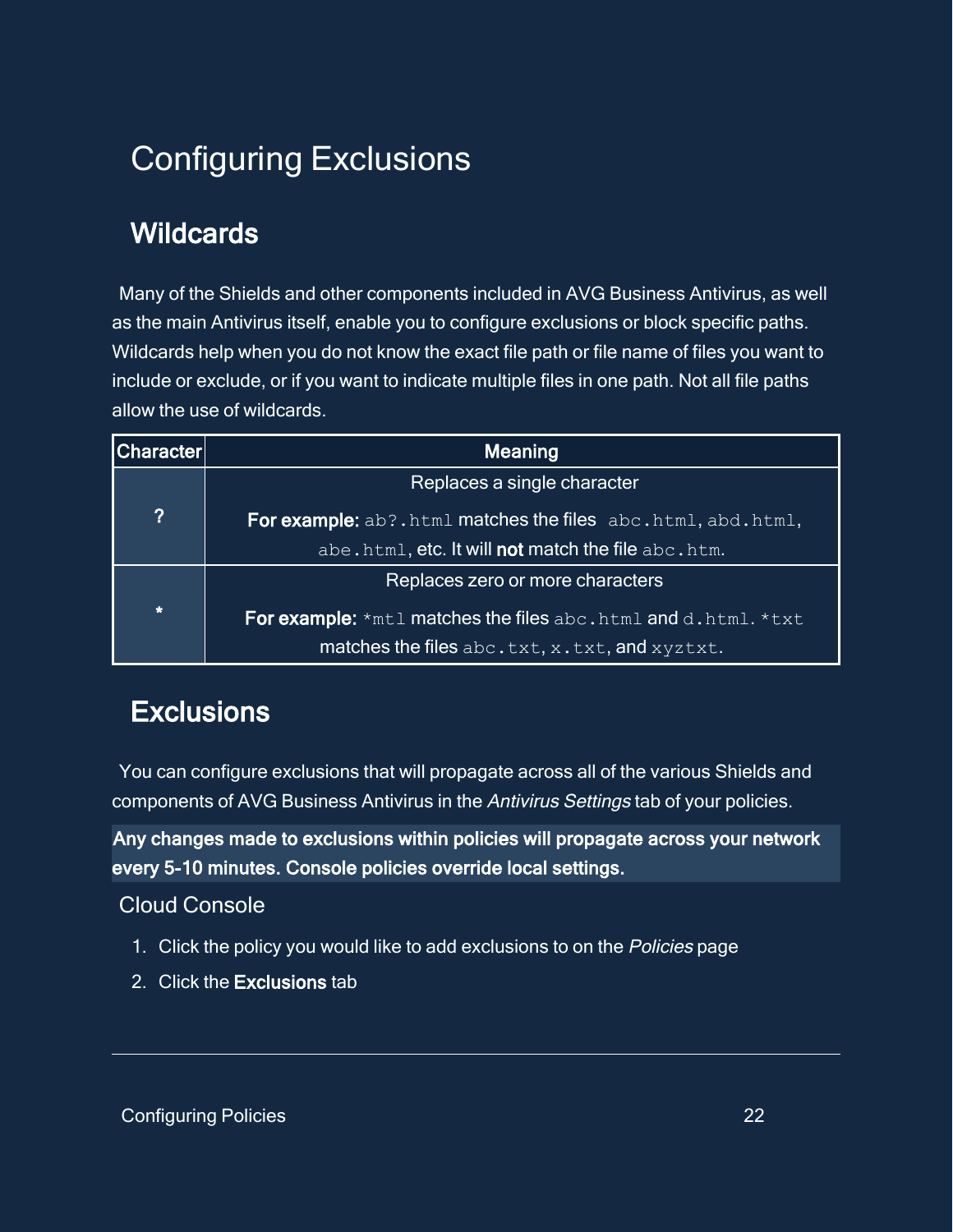- 3. Expand the Antivirus exclusions section
- 4. Under the All Scans and Shields tab, click + Add new exclusion in the desired section:
	- File paths: enter a file path you would like to exclude, then click Add new exclusion
	- Hardened mode: enter an executable file you would like to exclude, then click Add new exclusion
	- URL addresses: enter a URL you would like to exclude, then click Add new exclusion
- 5. Click Save when you are finished

### On-Premise Console

- 1. Navigate to the Antivirus Settings tab for the desired OS
- 2. In the Exclusions section, do one of the following:
	- Click File paths, enter a file path you would like to exclude, then click Add
	- Click URL addresses, enter a URL you would like to exclude, then click Add
- 3. Click Apply changes when you are finished

<span id="page-22-0"></span>If you have multiple OS types using the same policy, be sure to add the exclusions to this section under the Windows Workstation and/or Windows Server tabs.

# Configuring Automatic Updates

You can set your devices to automatically update the AVG Business Antivirus program and virus definitions.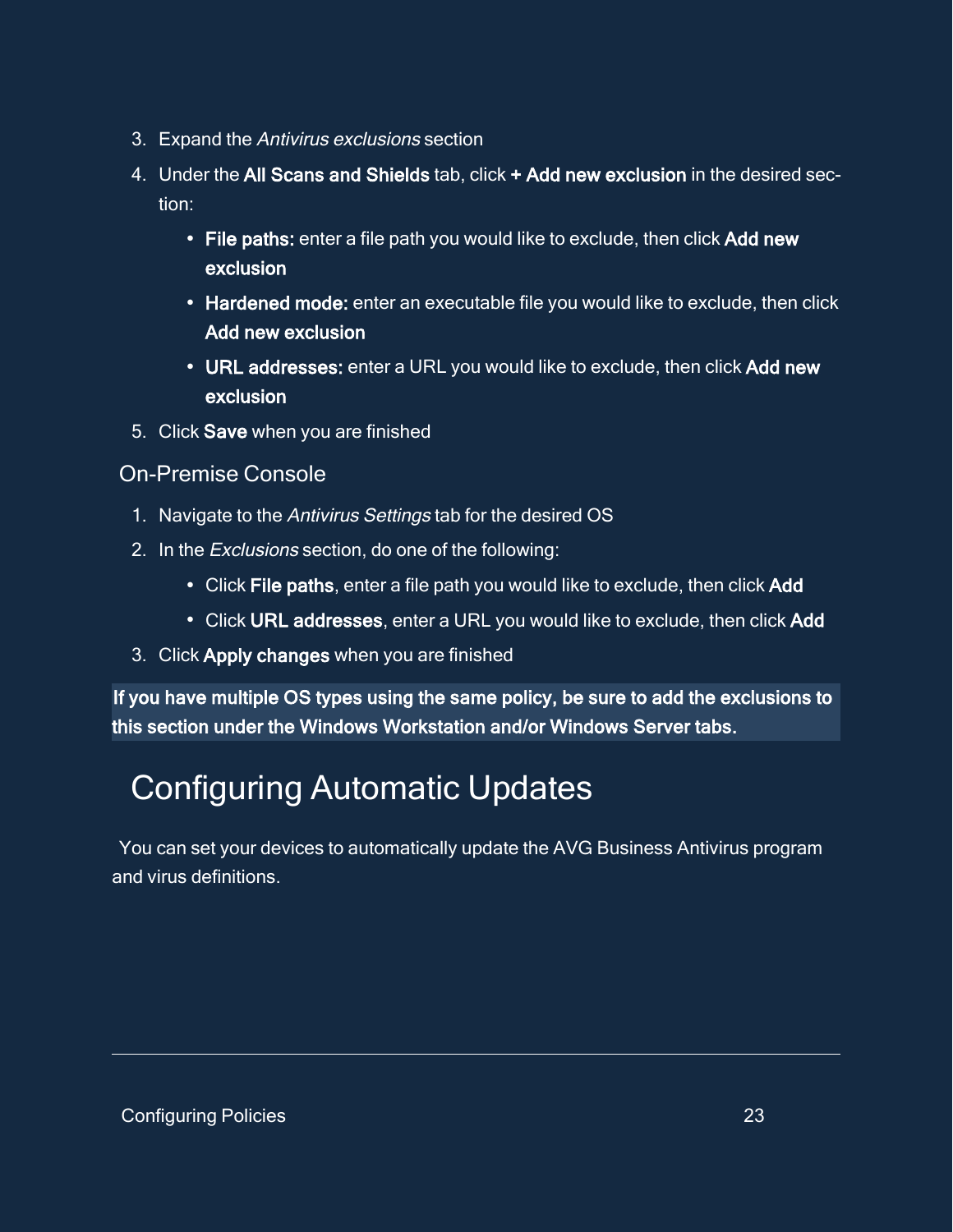# <span id="page-23-0"></span>Configuring Updates

- 1. In the , click the policy you would like to change
- 2. Select the General Settings tab
- 3. Expand the Updates section
- 4. In the Virus definitions updates and Program updates sections, choose an update option from the following options:
	- Automatically when new update is available (Recommended)
	- Manually
- 5. Click Save

### On-Premise Console

- 1. Click the policy you would like to change
- 2. Select the OS you are adding automatic update settings for
- 3. Click the General Settings tab
- 4. In the When to update section, choose an update option for both Virus definition updates and Program updates from the following options:
	- Automatically when new update is available (Recommended)
	- Manually
- 5. Click Apply changes

Updates are sent either directly via AVG servers or any configured Update Agents/Local Update Servers on your network. If you have selected manual updates, you will need to manually update via the Devices page to ensure all devices on your network remain up to date with the latest protection.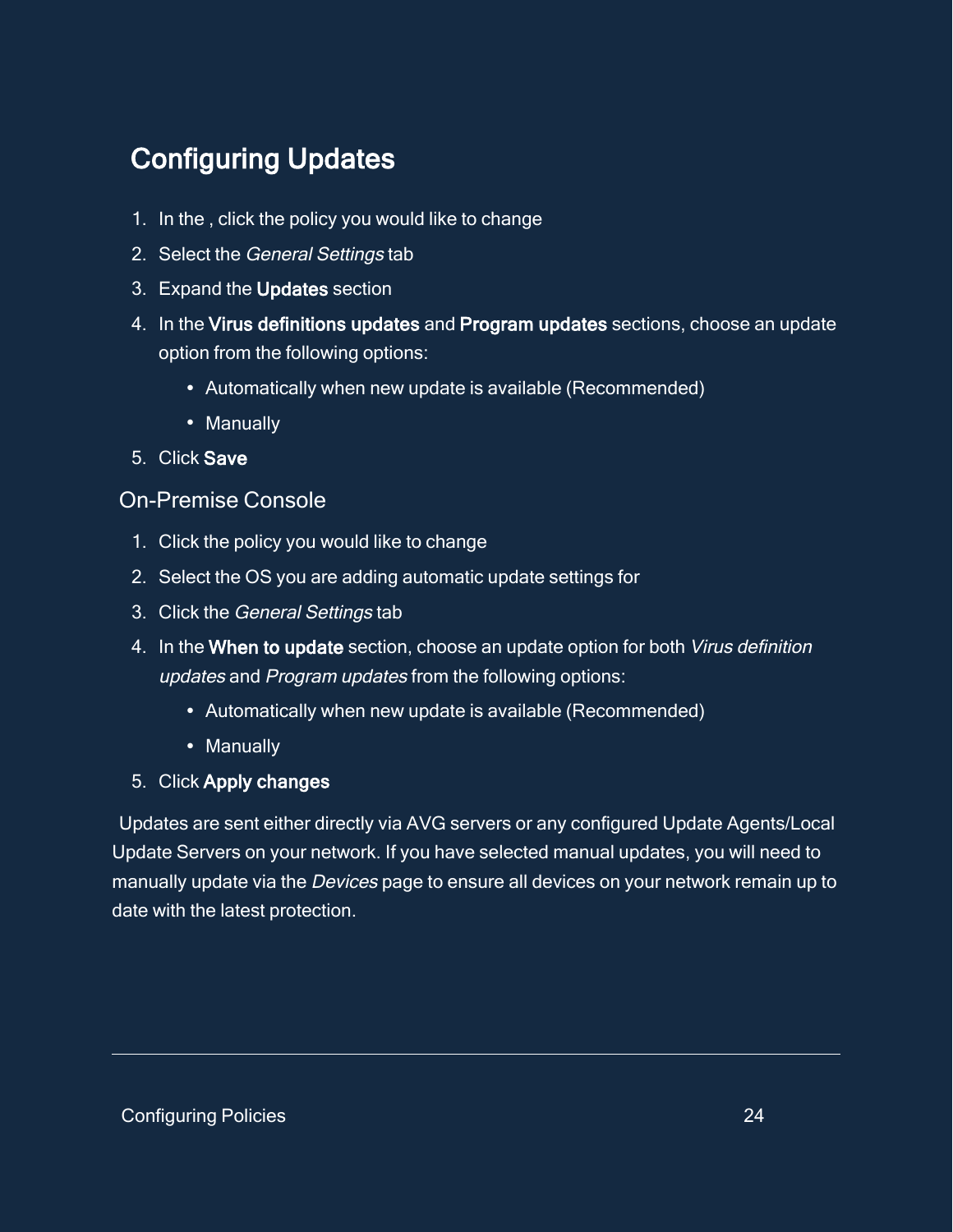# <span id="page-24-0"></span>Creating and Configuring Scans

You can configure the types of files and programs that are scanned by AVG Business Antivirus when you set up the scan task, assuming you selected an Advanced Scan type (Custom, Boot-time). Therefore, the main details for what will be scanned are not configured in policies, though exclusions are.

## <span id="page-24-1"></span>Types of Scans

- Quick Scan–Scan for common threats
- Full System Scan–Run a detailed scan of every file on the device
- Removable Media Scan–Scan USBs and portable media connected to the device
- Custom Scan–Run a scan where you choose the file types, sensitivity of the scan, performance, actions, and whether compressed files are included.
- <span id="page-24-2"></span>• Boot-time Scan (MS Windows only)–Run a scan when the device boots up.

## Cloud Console

### <span id="page-24-3"></span>Creating Scheduled Scans

You can only create scheduled Quick or Full System Scans.

- 1. Navigate to the Policies page
- 2. Click the policy you would like to add scheduled scans to
- 3. Click the Service Settings tab
- 4. Expand the Antivirus Scans section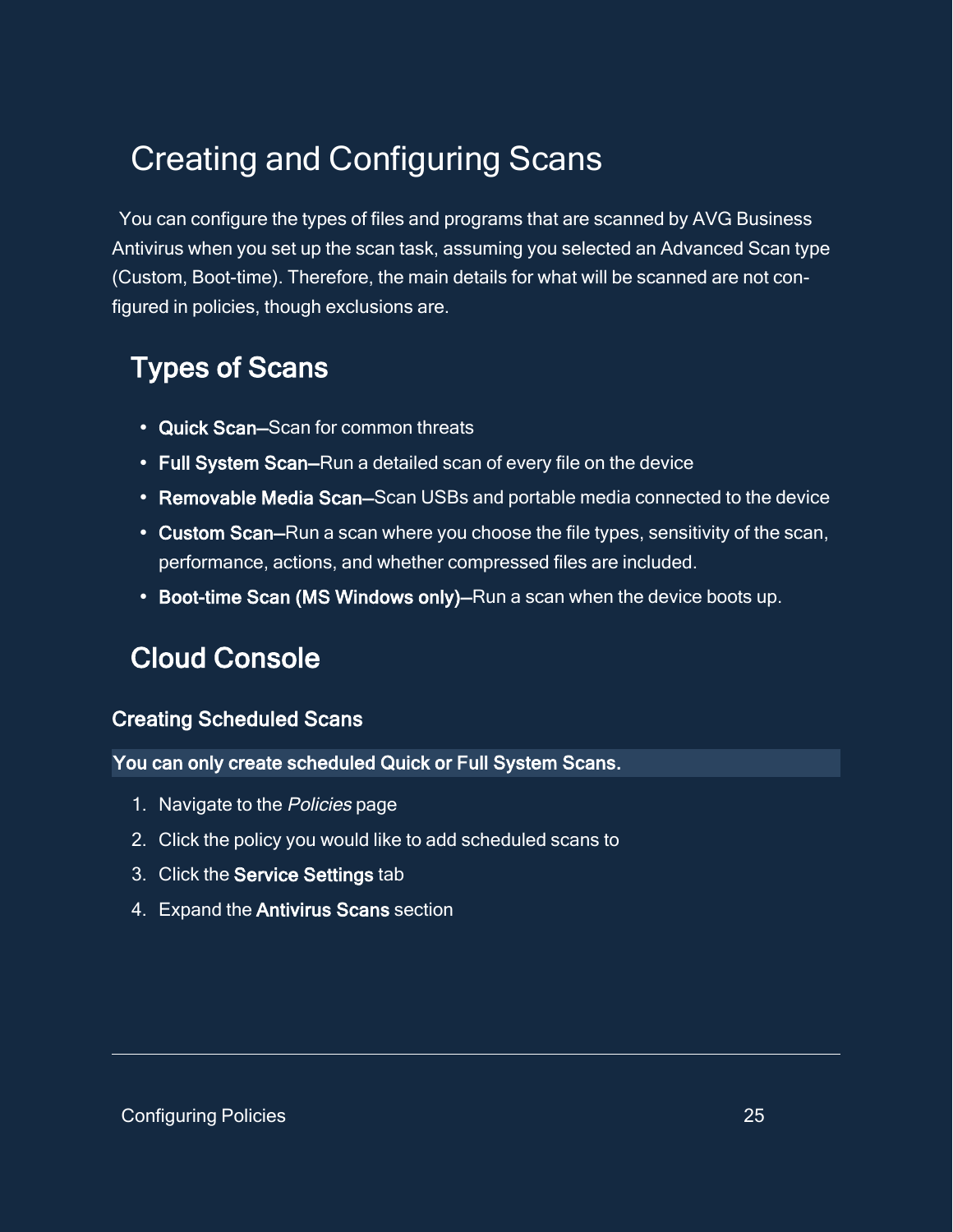- 5. Configure the following for both Quick Scan and Full System Scan:
	- Frequency: choose between Daily, Weekly, and Monthly
	- Day of the week/month: choose which day you would like the scan to run
	- Start time: select which time of day you would like the scan to run
- <span id="page-25-0"></span>6. When you are finished, click Apply

### Creating One-Time Scans

- 1. Navigate to the Devices page, then do one of the following:
	- For a single device, click the More button to the right of the device name
	- For multiple devices, check the boxes of all devices you would like included, then click Actions
- 2. Hover over Antivirus Scans
- 3. Click the type of task you would like to create:
	- Quick Antivirus Scan
	- Full System Antivirus Scan
	- Advanced Antivirus Scans
- <span id="page-25-1"></span>4. Fill in the details and settings for the task, then click Create

## On-Premise Console

- 1. Click Scan device
- 2. Select a type of scan:
	- Quick Scan–Scans for common threats
	- Full System Scan–Runs a detailed scan of every file on the device
	- Removable Media Scan–Scans USBs and portable media connected to the device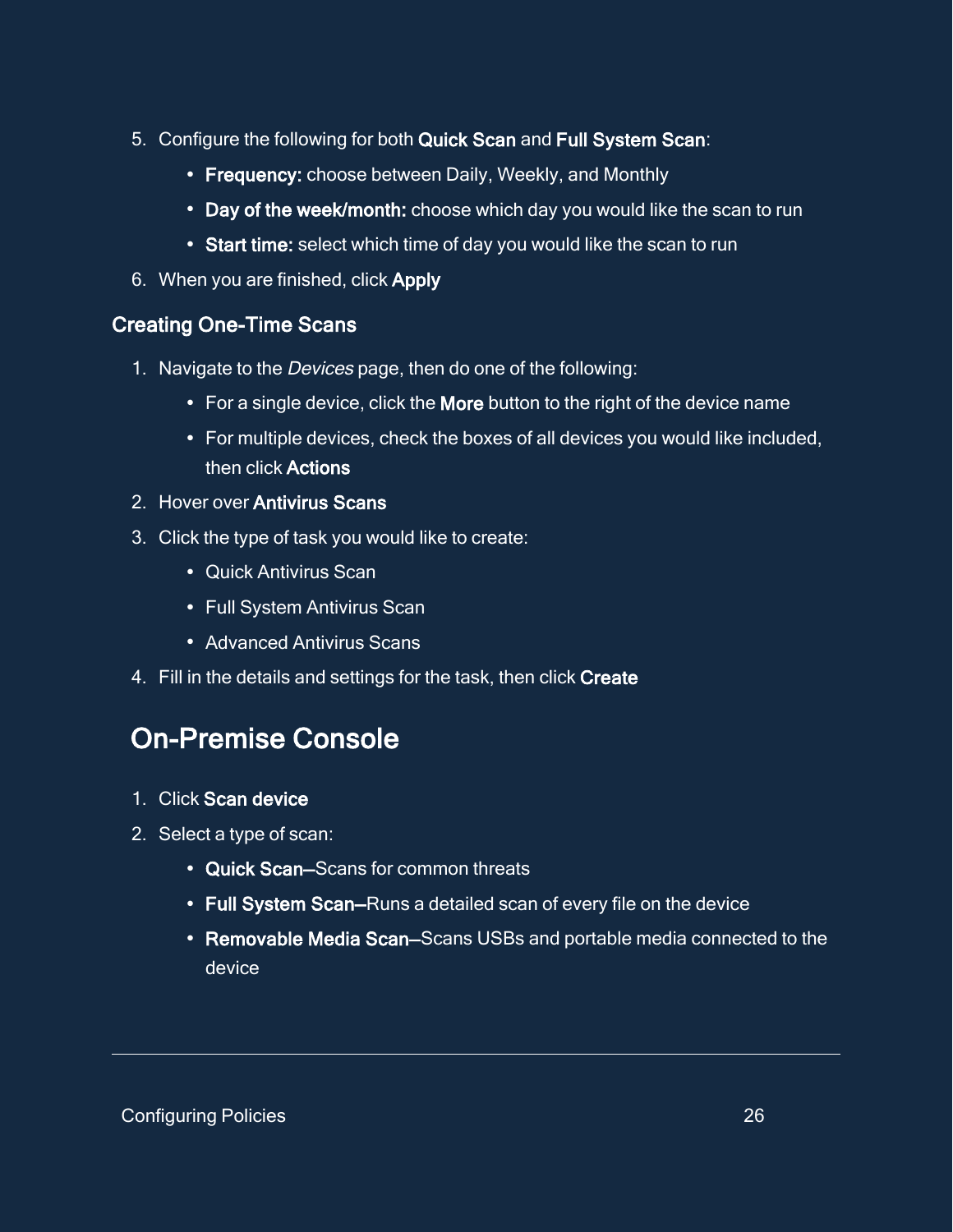- Custom Scan–Runs a scan where you choose the file types, sensitivity of the scan, performance, actions, and whether compressed files are included.
- Boot-time Scan (MS Windows only)–Runs a scan when the device boots up.
- **o** If you chose Custom or Boot-time Scan, select the additional configuration options for your scan.
- 3. If you would like the task to be recurring, select Schedule the scan and set the Frequency (one-time, daily, weekly, or monthly) and Schedule start date and time
- 4. Type a Custom name for the scan
- 5. Click Start Scan

<span id="page-26-0"></span>Any threats that are detected during this scan are usually sent to the device's Virus Chest. You can view and manage these detections in Device Details.

# Scan Configuration

### <span id="page-26-1"></span>Configuring Boot-Time Scans

Boot-time scans are only available for Microsoft Windows devices, and will scan your device when it is just beginning to "boot up".

Windows locations to scan: you can select preset locations to scan from the drop-down menu, which are then added to the list. If desired, you can also type the path to a specific location to be included in the scan. Any locations you do not want included in the scan can be removed from the list by clicking the delete button.

Restart the device now: immediately restart the device in order to perform a boot-time scan. If you do not check this, the boot-time scan will run the next time the device restarts.

Notify users with a message before the restart: enter a message to be displayed to the end user notifying them the device will restart shortly

Specify when the above message will be displayed: select when the message will be displayed, between 1 minute, 10 minutes, 30 minutes, or 1 hour before restart.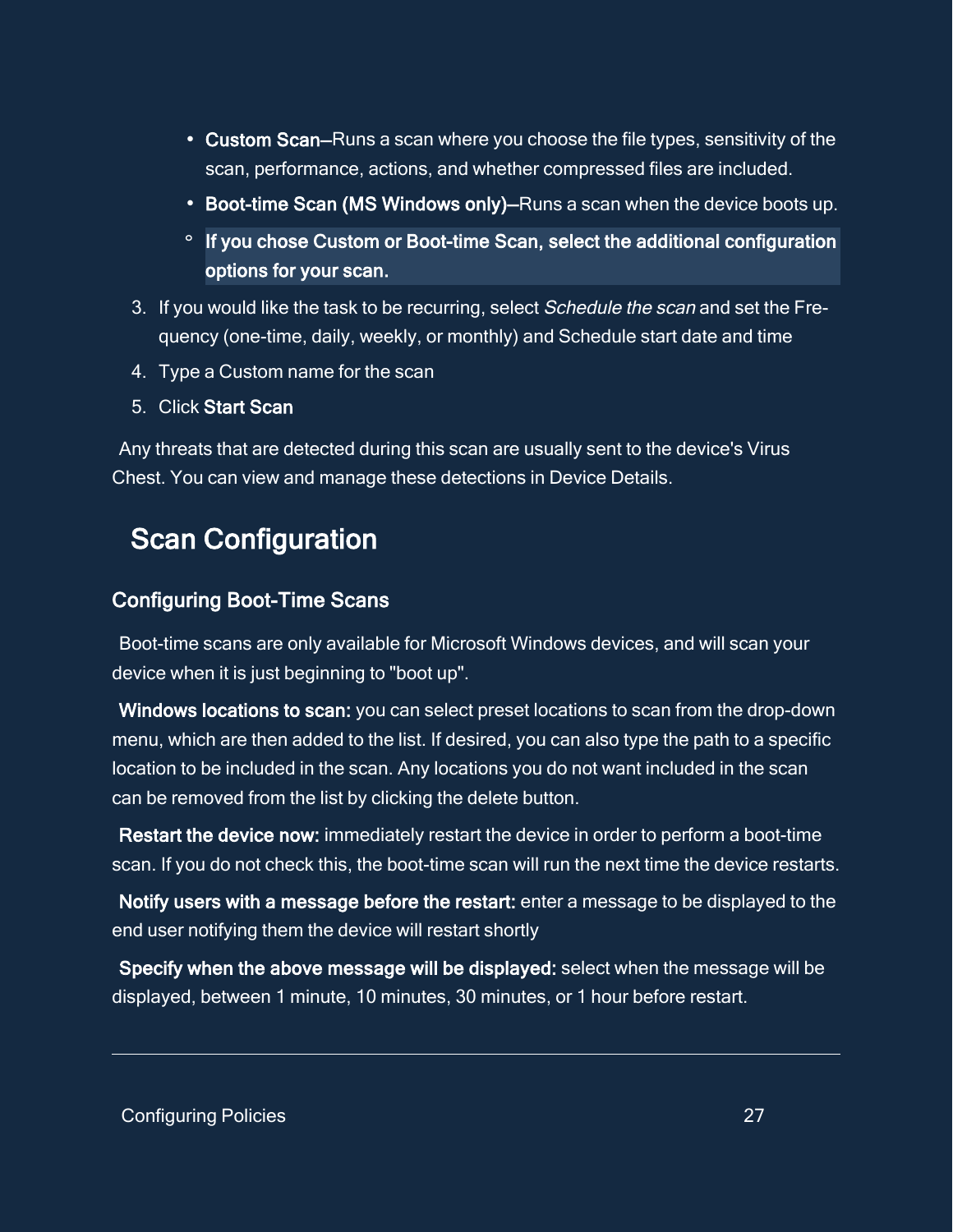Heuristics: heuristics enable Antivirus to detect unknown malware by analyzing code for commands that may indicate malicious intent. The default setting is Normal. With higher sensitivity, Antivirus is more likely to detect malware, but also more likely to make falsepositive detections that incorrectly identify files as malware.

PUP and suspicious files: choose whether or not to scan for Potentially Unwanted Programs (PUPs)

Unpack archive files: choose whether or not to unpack archive file types during scanning, which is slower but more extensive

When a threat is found: choose what action AVG takes when a threat is detected, between Clean automatically, move to chest, repair, delete, or no action.

Cancel the scan on the workstation: choose whether or not the scan can be canceled on the workstation while it is running

### <span id="page-27-0"></span>Configuring Custom Scans

Custom scans provide the most control over what specific types of files, folders, programs, and processes are included in the AVG Business Antivirus scan. You can select different scan options for Windows Workstations and Servers within the same scan task.

#### <span id="page-27-1"></span>Configuring Locations

You can select preset locations to scan from the drop-down menu, which are then added to the list. If desired, you can also type the path to a specific location to be included in the scan. Any locations you do not want included in the scan can be removed from the list by clicking the delete button.

#### <span id="page-27-2"></span>File Types Tab

You can choose whether or not to scan all files (or just the most common areas for threats). Additionally, you can configure the scan to recognize file types by their content, which requires scanning the entire file, or by their name extension which will only scan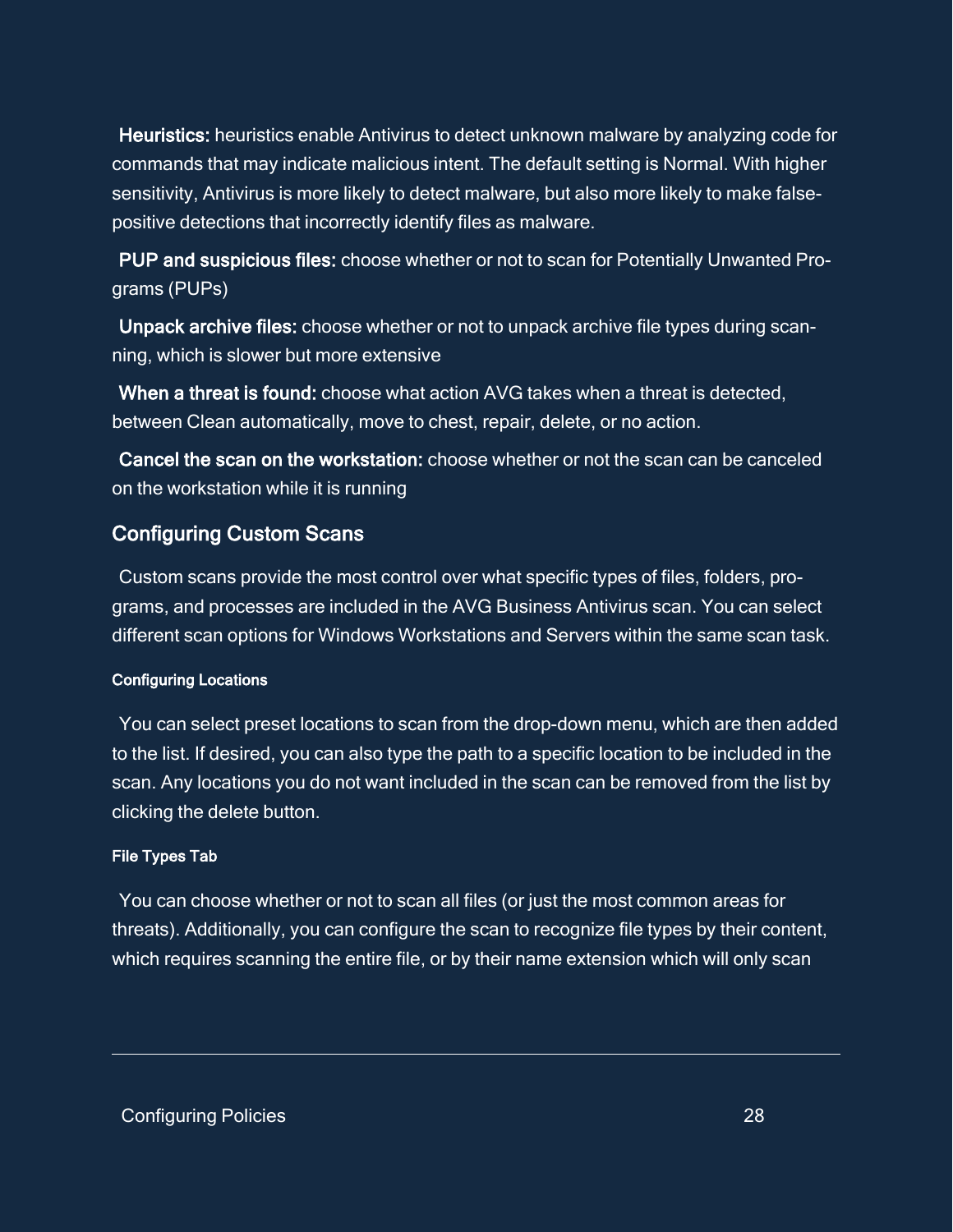the files with the extensions you enter in the text box that appears when that option is selected.

#### <span id="page-28-0"></span>Sensitivity Tab

Heuristics Sensitivity: Heuristics enable Antivirus to detect unknown malware by analyzing code for commands that may indicate malicious intent. The default setting is Normal. With higher sensitivity, Antivirus is more likely to detect malware, but also more likely to make false-positive detections that incorrectly identify files as malware. Code emulations unpack and test suspected malware in an emulated environment where the file cannot cause damage to devices. Use code emulation is enabled by default.

Sensitivity: choose to test whole files, which will cause the scan to be slower but more extensive.

PUP and suspicious files: choose whether or not to scan for Potentially Unwanted Programs (PUPs)

Links: choose whether any links within files are followed during the scan, which will cause the scan to be slower but more extensive.

#### <span id="page-28-1"></span>Performance Tab

Priority: choose the priority of the scan on the end device(s). A higher priority will lead to a quicker scan, but will use more resources.

Persistent cache: choose whether to speed up the scan by using the persistent cache, and/or to store data about scanned files in the persistent cache which will slow down the scan.

File access: choose whether to speed up the scan by reading files in the order they are stored on the disk, which is only effective on NTFS volumes.

#### <span id="page-28-2"></span>Actions Tab

Apply an action: choose whether or not actions are automatically taken during the scan when a virus, potentially unwanted program (PUP), or suspicious file is detected. The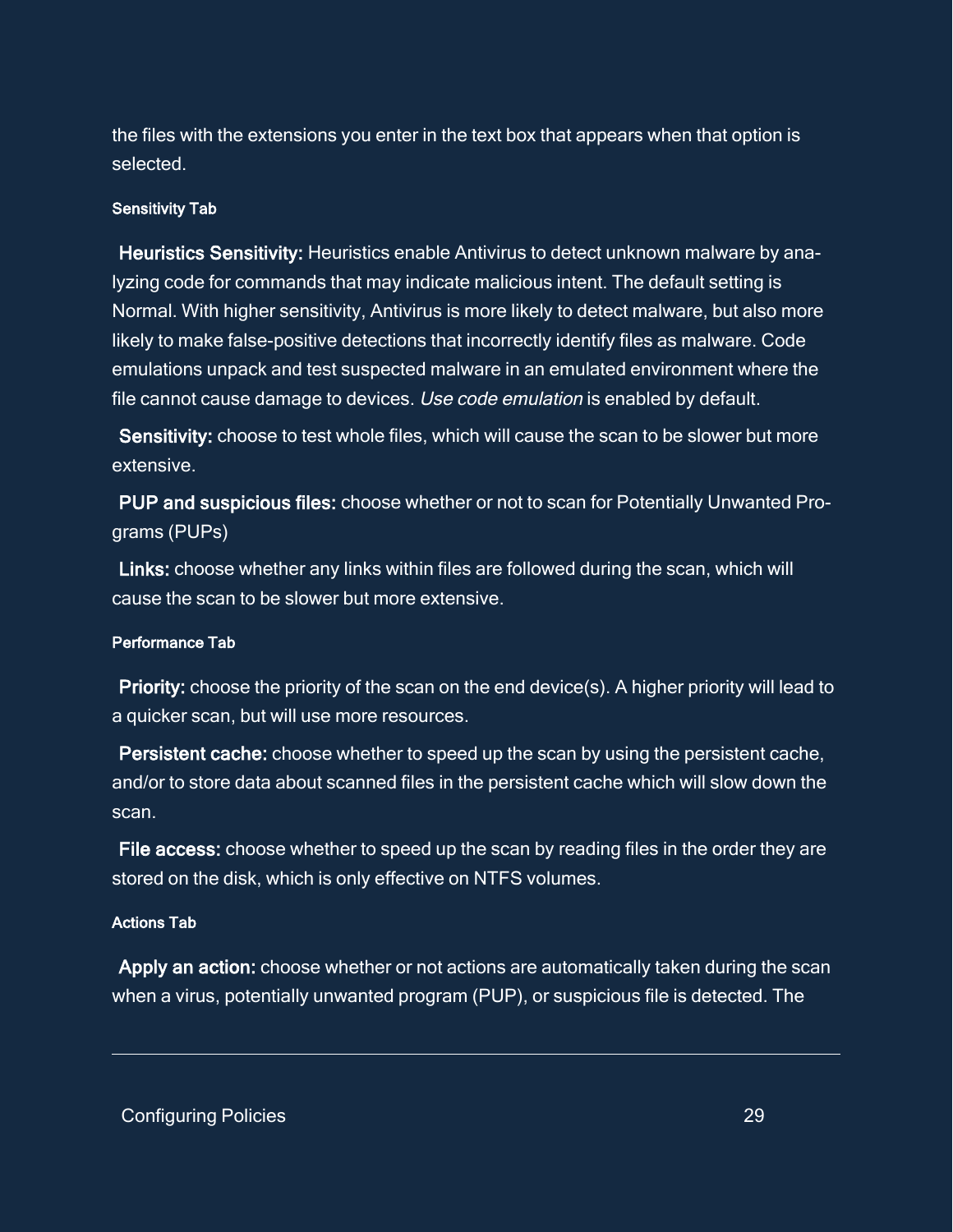options are Clean Automatically, Move to chest, Repair, Delete, and No Action.

If, for whatever reason, AVG cannot complete the main action, it will attempt the action selected under If the action fails, use

Options: choose whether to perform the selected action upon restart.

Processing of infected archives: choose whether to only remove the packed file from the archive (and if that fails, do nothing), remove the packed file from the archive (and if that fails, remove the entire archive), or to remove the entire archive.

#### <span id="page-29-0"></span>Packers Tab

Choose whether or not to extract all archive files for scanning.

There are many more features and options available in the AVG Business Management Consoles. For more information, please see our Knowledge Base at <https://businesshelp.avast.com/>.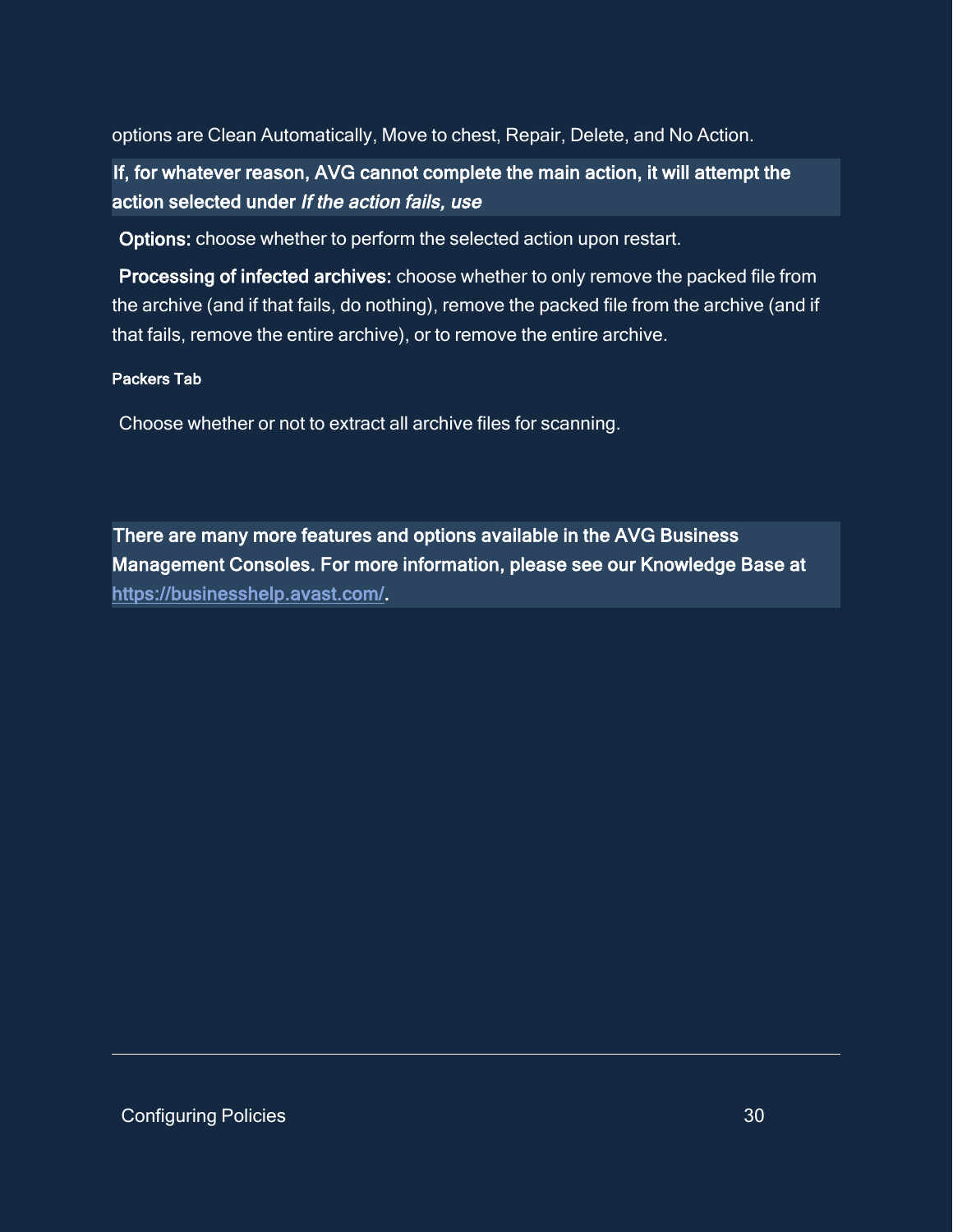# <span id="page-30-0"></span>**Glossary**

### A

### Anti-spam

Antivirus component designed to scan outgoing and incoming emails for threats.

### **Antivirus**

A service which keeps devices safe from viruses and other threats. Requires regular virus definition updates to be effective.

### av

A service which keeps devices safe from viruses and other threats. Requires regular virus definition updates to be effective.

### Avast Business Antivirus

A service which keeps devices safe from viruses and other threats. Requires regular virus definition updates to be effective.

### AVG Business Antivirus

A service which keeps devices safe from viruses and other threats. Requires regular virus definition updates to be effective.

### D

### **Device**

Personal computers, laptops, or server devices you would like to add to your network.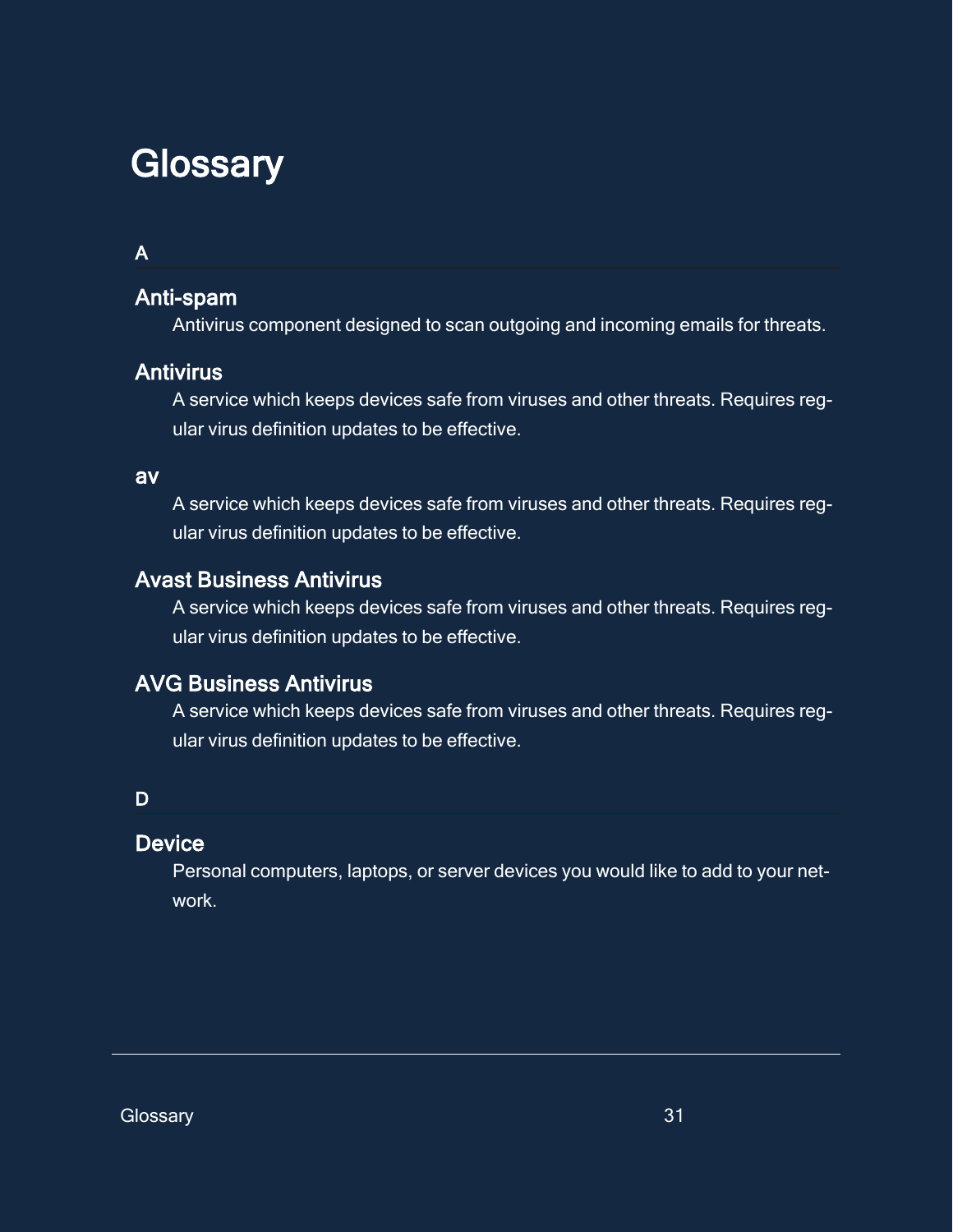### E

### Exception

Individual or uncategorized websites, files, etc allowed or blocked by Antivirus.

### Exclusion

Individual or uncategorized websites, files, etc allowed or blocked by Antivirus.

### F

### **Firewall**

Antivirus component which scans all outgoing and incoming traffic to a device for threats.

### G

### **Group**

Organizational structure used for managing numbers of devices on a network. Your Console comes with a default group which can be renamed, but cannot not be deleted.

### L

### License

The type of subscription you have for a specific, paid Avast or AVG product.

### Local Update Server

Device(s) in your network designated by your Console to download, deploy to, or scan other networked machines.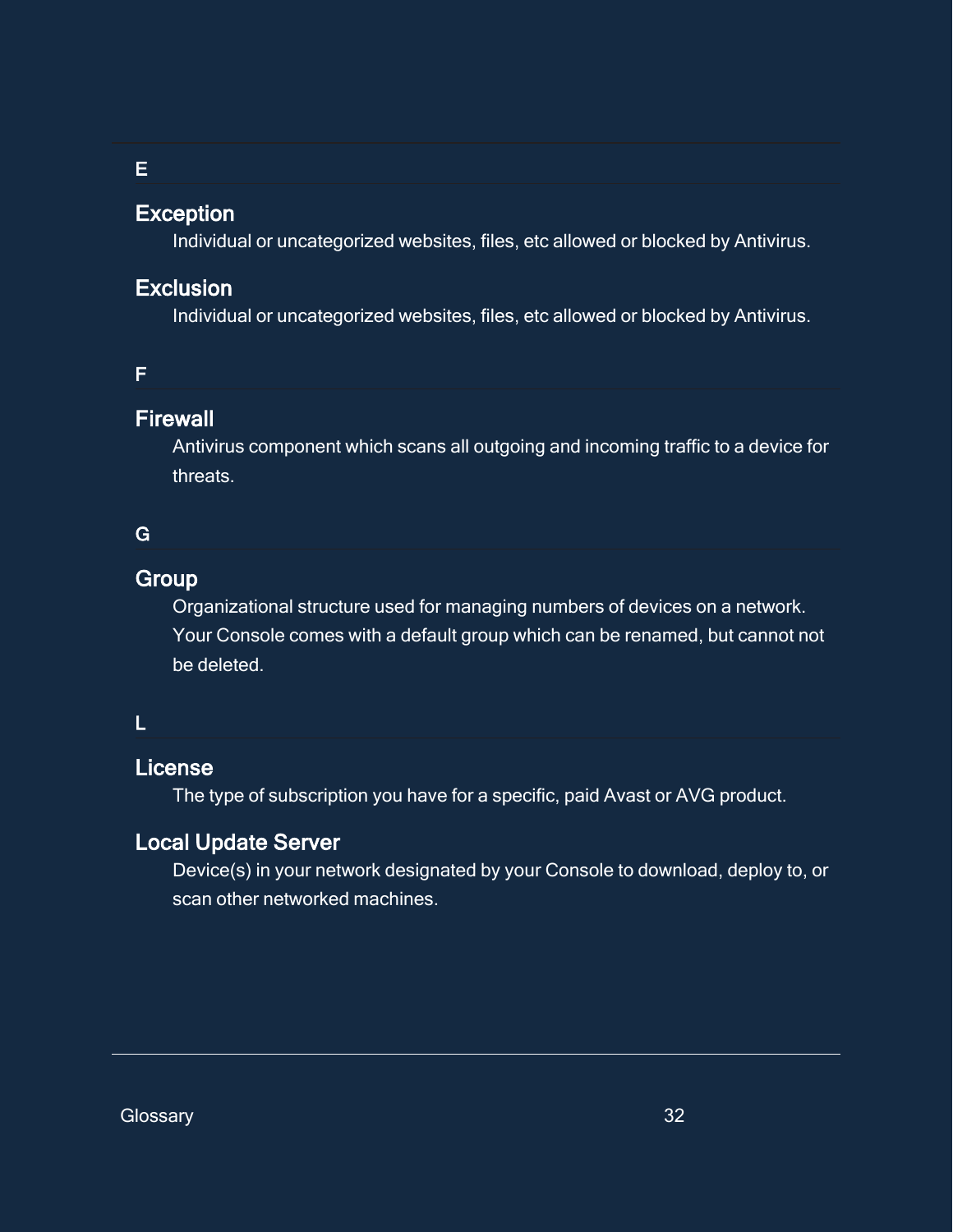### Master Agent

Device(s) in your network designated by your Console to download, deploy to, or scan other networked machines.

#### P

### **Policy**

A set of settings applied to device(s) from your Console to automate client-side Antivirus processes.

### Potentially Unwanted Program

Programs which sometimes act similarly to malware or spyware, usually installed as part of another installation.

#### PUP

Programs which sometimes act similarly to malware or spyware, usually installed as part of another installation.

#### Q

#### **Quarantine**

Component of Antivirus which quarantines potentially infected files until it has been determined that it is safe to permanently delete them, either manually or according to a schedule.

### R

### Remote Deployment

Method of installing Antivirus from your Console to all chosen devices on the local network, only available when a device on the network already has Antivirus